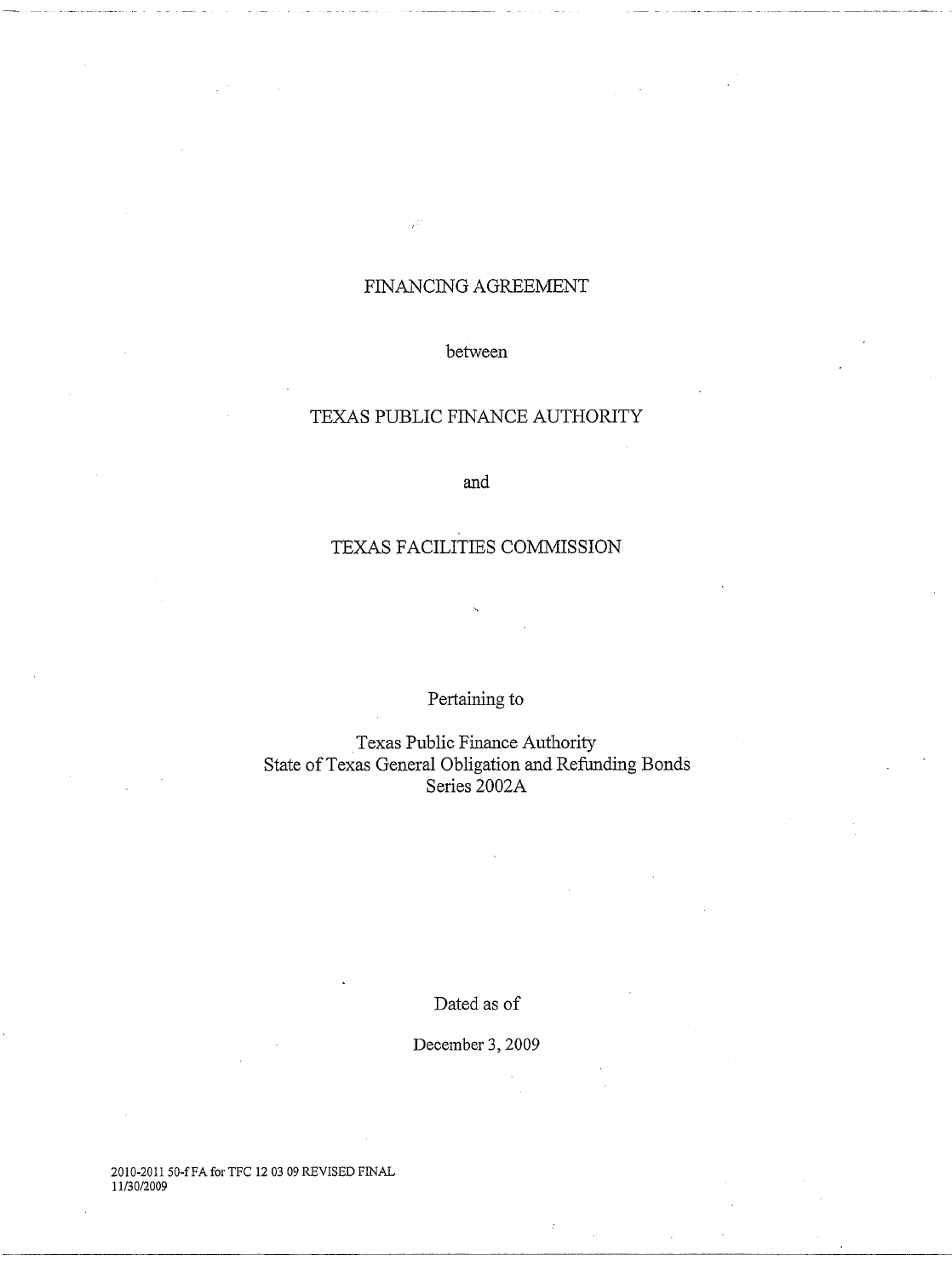## TABLE OF CONTENTS

Page Number

## **ARTICLE I**

## DEFINITIONS AND OTHER PRELIMINARY MATTERS

## $\operatorname{ARTICLE}$  II

## GENERAL REPRESENTATIONS AND WARRANTIES

## $\operatorname{ARTICLE}$  III

#### THE PROJECT

| <i>SECTION 3.01</i> |  |
|---------------------|--|
| <i>SECTION 3.02</i> |  |
| <i>SECTION 3.03</i> |  |
| <i>SECTION 3.04</i> |  |
| SECTION 3.05        |  |
| <i>SECTION 3.06</i> |  |
| <i>SECTION 3.07</i> |  |
| <i>SECTION 3.08</i> |  |
| <i>SECTION 3.09</i> |  |
| <i>SECTION 3.10</i> |  |
| <i>SECTION 3.11</i> |  |
| <i>SECTION 3.12</i> |  |

#### **ARTICLE IV**

#### THE BONDS

#### ARTICLE V

## PARTICULAR AGREEMENTS

2010-2011 50-f FA for TFC 12 03 09 REVISED FINAL

 $\mathbf{i}$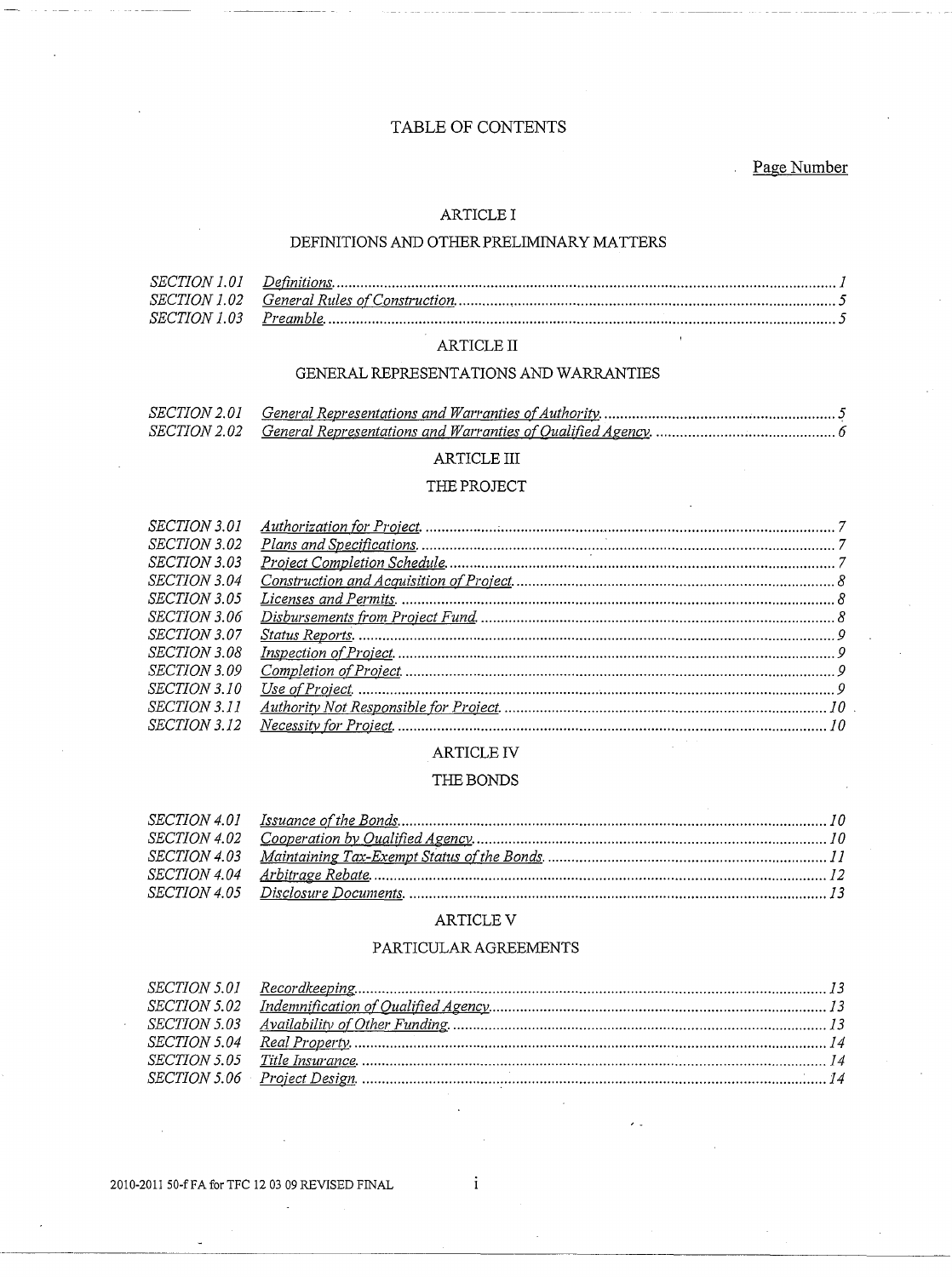## ARTICLE VI

## MISCELLANEOUS PROVISIONS

| EXHIBIT A | Description of the Project               |
|-----------|------------------------------------------|
| EXHIBIT B | Project Completion Schedule              |
| EXHIBIT C | Governmental Project Approvals           |
| EXHIBIT D | Form of Disbursement Certificate         |
| EXHIBIT E | Monthly Status Report Information        |
| EXHIBIT F | Form of Project Completion Certificate   |
| EXHIBIT G | Form of Project Substitution Certificate |
|           |                                          |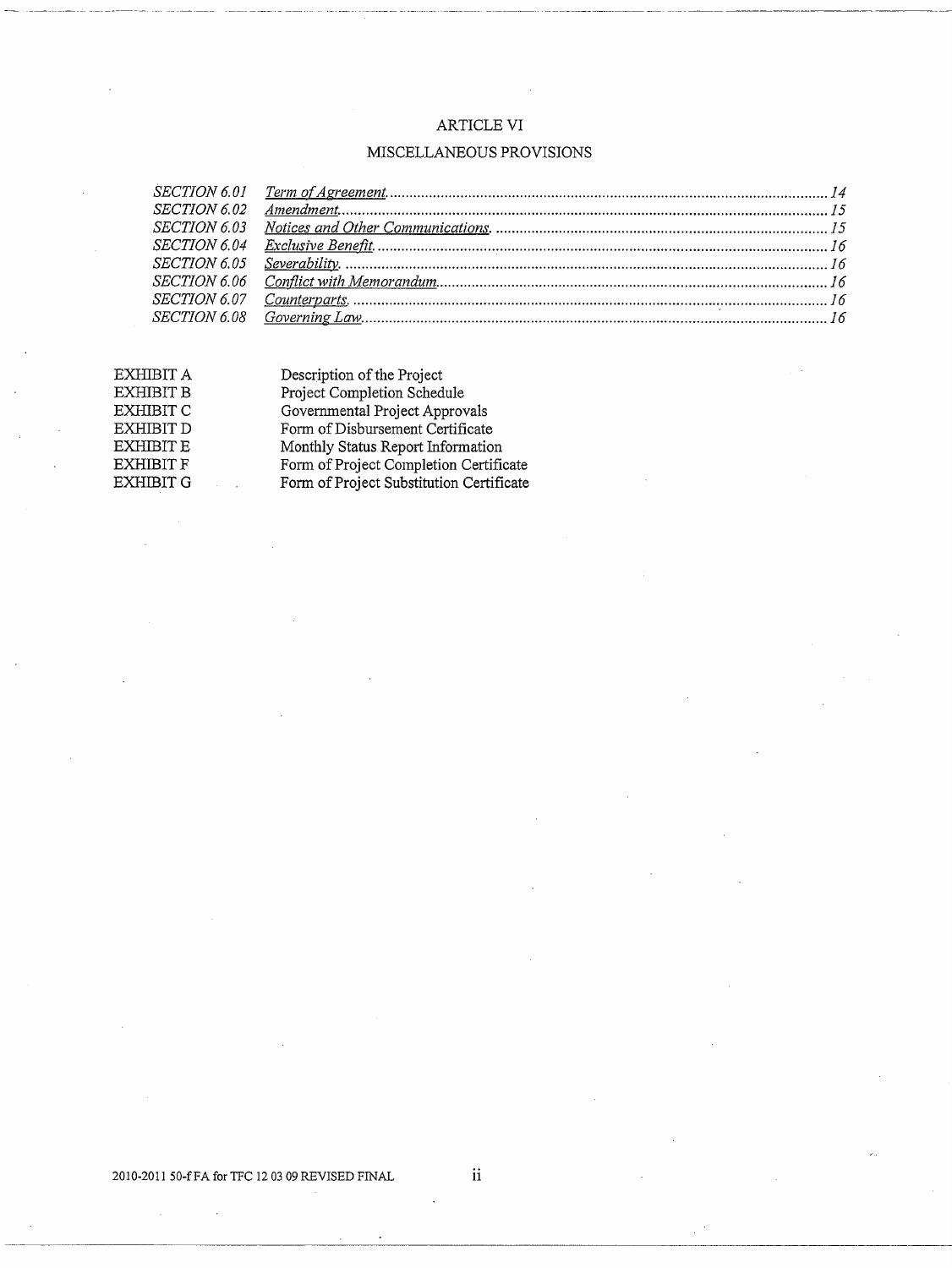#### **FINANCING AGREEMENT**

FINANCING AGREEMENT, dated as of December 3, 2009, between the TEXAS PUBLIC FINANCE AUTHORITY (the "Authority") and the TEXAS FACILITIES COMMISISON (the "Qualified Agency") to provide for the financing of certain projects related to the Texas Public Finance Authority State of Texas General Obligation and Refunding Bonds, Series 2002A (the "Bonds") issued pursuant to a resolution adopted by the Board of Directors of the Authority on August 3, 2009 (the "Resolution");

#### **WITNESSETH:**

WHEREAS, the Authority is authorized to provide financing of certain projects (hereinafter defined) for certain agencies of the State of Texas through the issuance of the Bonds. Pursuant to certain provisions of the Texas Constitution and other statutory and regulatory authorities including, but not limited to, Article III, Section 50-f of the Texas Constitution, Chapter 1232, Texas Government Code, and any regulations promulgated by the Authority thereunder (collectively, the "Authorizing Law") and Chapter 1371, Texas Govennnent Code, as amended ("Chapter 1371 ");

WHEREAS, one or more Projects of the Qualified Agency have been authorized in appropriations by the Legislature of the State of Texas;

WHEREAS, the parties desire to provide for the financing by the Authority of certain Projects for the Qualified Agency;

NOW, THEREFORE, in consideration of the premises, the parties hereto agree as follows:

#### **ARTICLE I**

#### **DEFINITIONS AND OTHER PRELIMINARY MATTERS**

#### SECTION 1.01 Definitions.

Except as otherwise provided in this Financing Agreement, the capitalized tenns in this Financing Agreement shall have the meanings specified in this section unless the context requires otherwise.

Agency Act - Texas Government Code, Title 10, Subtitle D, and other statutes of the State of Texas pursuant to which the Qualified Agency operates.

*Appropriation Act-* SBl, Acts 81st Legislature, R.S. (2009), and any other act of the Legislature appropriating funds for the Project to the Qualified Agency.

*Authority* -the Texas Public Finance Authority or any successor thereto.

*Authority Regulations* - the regulations of the Authority in Part X, Title 34, Texas Administrative Code.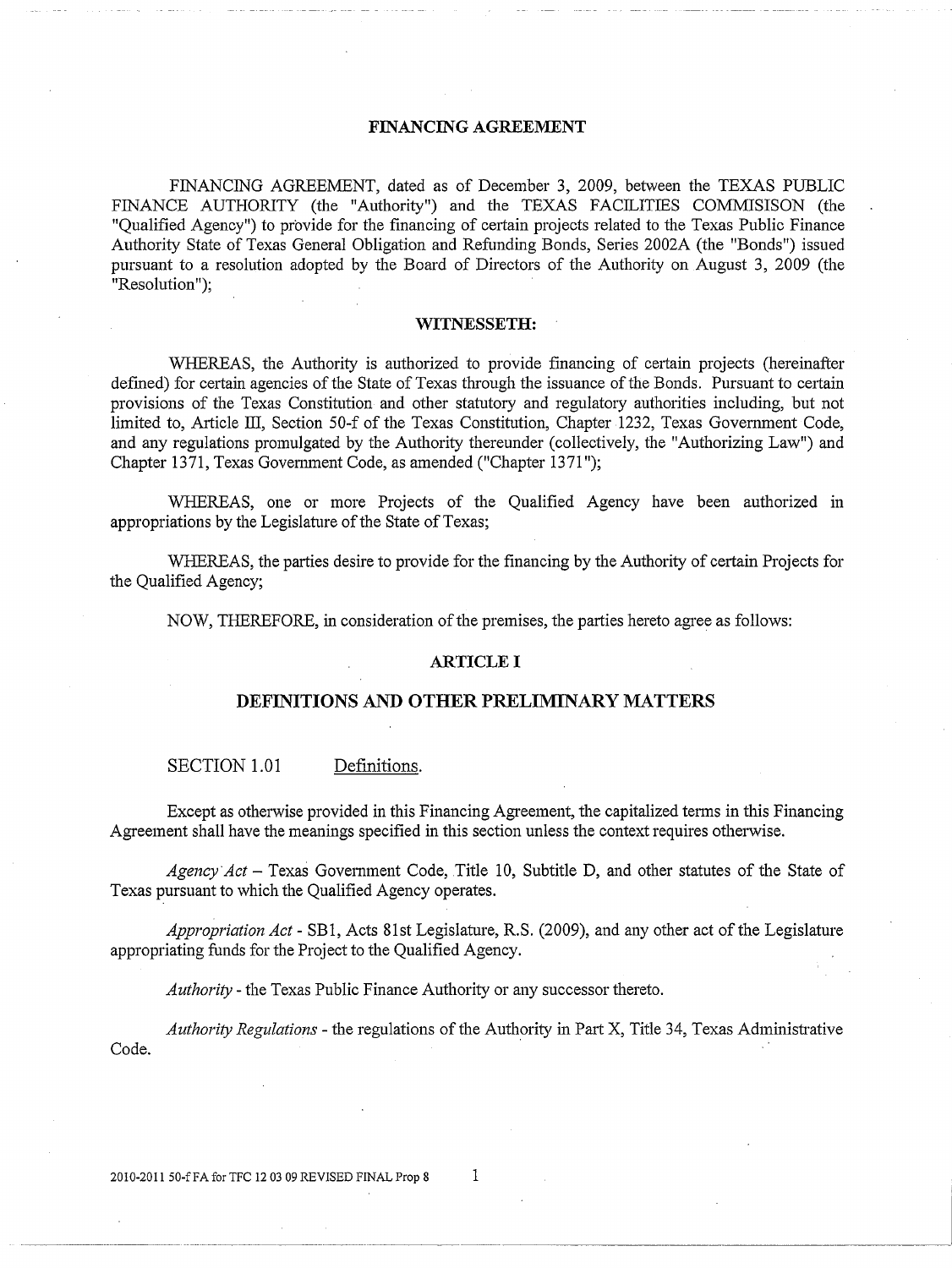*Authorized Agency Representative* - the chief administrative officer of the Qualified Agency or any member of the staff of the Qualified Agency designated by the chief administrative officer or by the governing body of the Qualified Agency as an authorized representative.

*Authorizing Law* - means the Authorizing Law as defined in the preamble of this Financing Agreement.

*Available Construction Proceeds* - means Proceeds other than Proceeds used to pay issuance costs. For purposes of determining compliance with the spending requirements as of the end of each of the first three spending periods, available construction proceeds include the amount of future earnings that the Qualified Agency reasonably expected as of the issue date.

*Board-* the board of directors of the Authority.

*Bond Counsel* - any law firm that is engaged by the Authority to render services to the Authority as bond counsel.

*Business Day* - any day that the Authority, the Qualified Agency, and the Comptroller are required by law to be open for business.

*Closing-* the concurrent delivery of the Bonds to, or upon the order of, the initial purchaser(s) in exchange for payment therefor.

*Closing Date-* the date of the Closing.

*Code* -the Internal Revenue Code of 1986, as amended, together with all published regulations promulgated thereunder and revenue rulings with respect thereto by the United States Treasury Department or the Internal Revenue Service.

*Comptroller-* the Comptroller of Public Accounts of the State or any successor thereto, including the individual elected to serve as Comptroller of the State, the Deputy Comptroller or such other official designated by law to serve or act in the capacity of the Comptroller.

*Construction Expenditures* - means capital expenditures that are allocable to the cost of real property or constructed personal property. Except as provided below, construction expenditures do not include expenditures for acquisitions of interests in land or other existing real property. Expenditures are not for the acquisition of an interest in existing real property other than land if the contract between the seller and the Qualified Agency requires the seller to build or install the property (e.g., a turnkey contract), but only to the extent that the property has not been built or installed at the time the parties enter into the contract. Constructed personal property means tangible personal property (or, if acquired pursuant to a single acquisition contract, properties) or specially developed computer software if: (i) A substantial portion of the property or properties is completed more than 6 months after the earlier of the date construction or rehabilitation commenced and the date the Qualified Agency entered into an acquisition contract; (ii) based on the reasonable expectations of the Qualified Agency, if any, or representations of the person constructing the property, with the exercise of due diligence, completion of construction or rehabilitation (and delivery to the Qualified Agency) could not have occurred within that 6-month period; and (iii) if the Qualified Agency itself builds or rehabilitates the property, not more than 75 percent of the capitalizable cost is attributable to property acquired by the Qualified Agency (e.g., components, raw materials, and other supplies). Specially developed computer software means any programs or routines used to cause a computer to perform a desired task or set of tasks, and the documentation required to describe and maintain those programs, provided that the software is specially

-------·----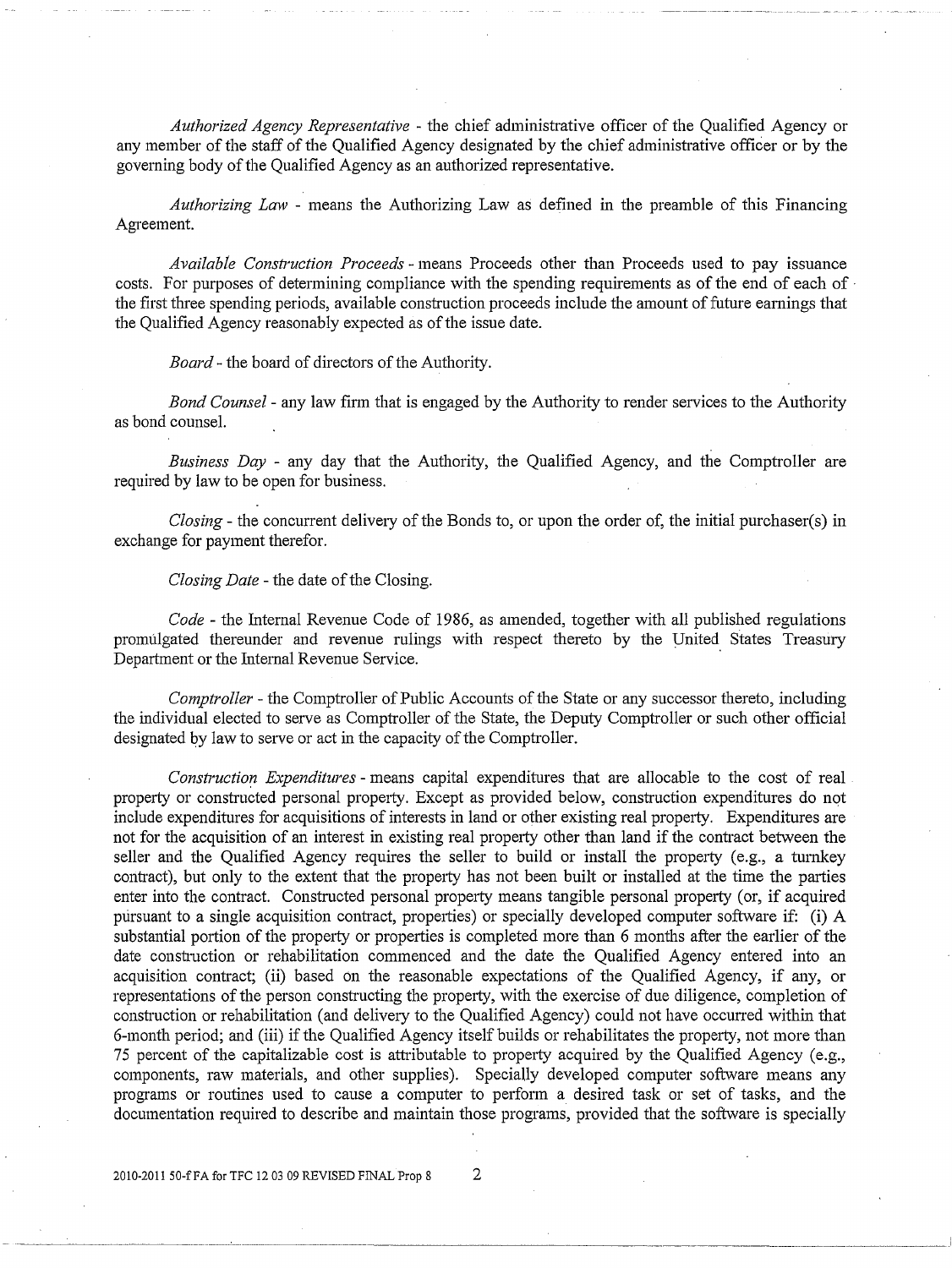developed and is functionally related and subordinate to real property or other constructed personal property.

*Costs of Issuance* - the "costs of issuance," as defined in the Resolution, incurred in connection with the issuance of the Notes.

*Disbursement Certificate* - a certificate of the Authorized Agency Representative for the disbursement of funds from the appropriate account of the Project Fund, in substantially the form of Exhibit D of this Financing Agreement.

*Disclosure Documents* - collectively, the Preliminary Official Statement, the Official Statement and any amendments thereto.

*Event of Taxability* - any act or omission that could adversely affect the excludability of the interest on any Bond from the gross income of the owner of the Bond.

*Executive Director* - the Executive Director of the Authority, or any member of the staff of the Authority authorized in writing by the Board to perfonn the duties of the Executive Director.

*Facility Contract-* any contract, entered into by the Qualified Agency after the effective date of this Financing Agreement, for the design, engineering, acquisition, construction, equipping, repair, or renovation of any facilities financed for the Qualified Agency in whole or part with proceeds of the Bonds.

*Financing Agreement-* this Financing Agreement, and any amendments hereto.

*Funds Management Agreement-* the Funds Management Agreement, dated as of May 1, 2002, between the Authority and the Comptroller, and any amendments thereto, providing for the administration of the proceeds of the Bonds and the availability of State funds for the payment of principal of and interest on the Notes.

*Gross Proceeds-* means any Proceeds and any Replacement Proceeds.

*Interest and Sinking Fund* - the fund by that name created pursuant to Section 4.01 of the Resolution for the purpose of paying Bond Obligations.

*Investment Proceeds* - means any amounts actually or constructively received from investing Proceeds.

*Legislative Budget Board-* the joint committee of the Legislature that develops recommendations for legislative appropriations for the state agencies.

*Legislature-* the Legislature of the State.

*Memorandum* - the Memorandum of Understanding, dated as of December 2, 2009, between the Authority and the Qualified Agency, and any amendments thereto.

*Official Statement* - the final official statement authorized by the Authority to be used m connection with the sale of the Bonds.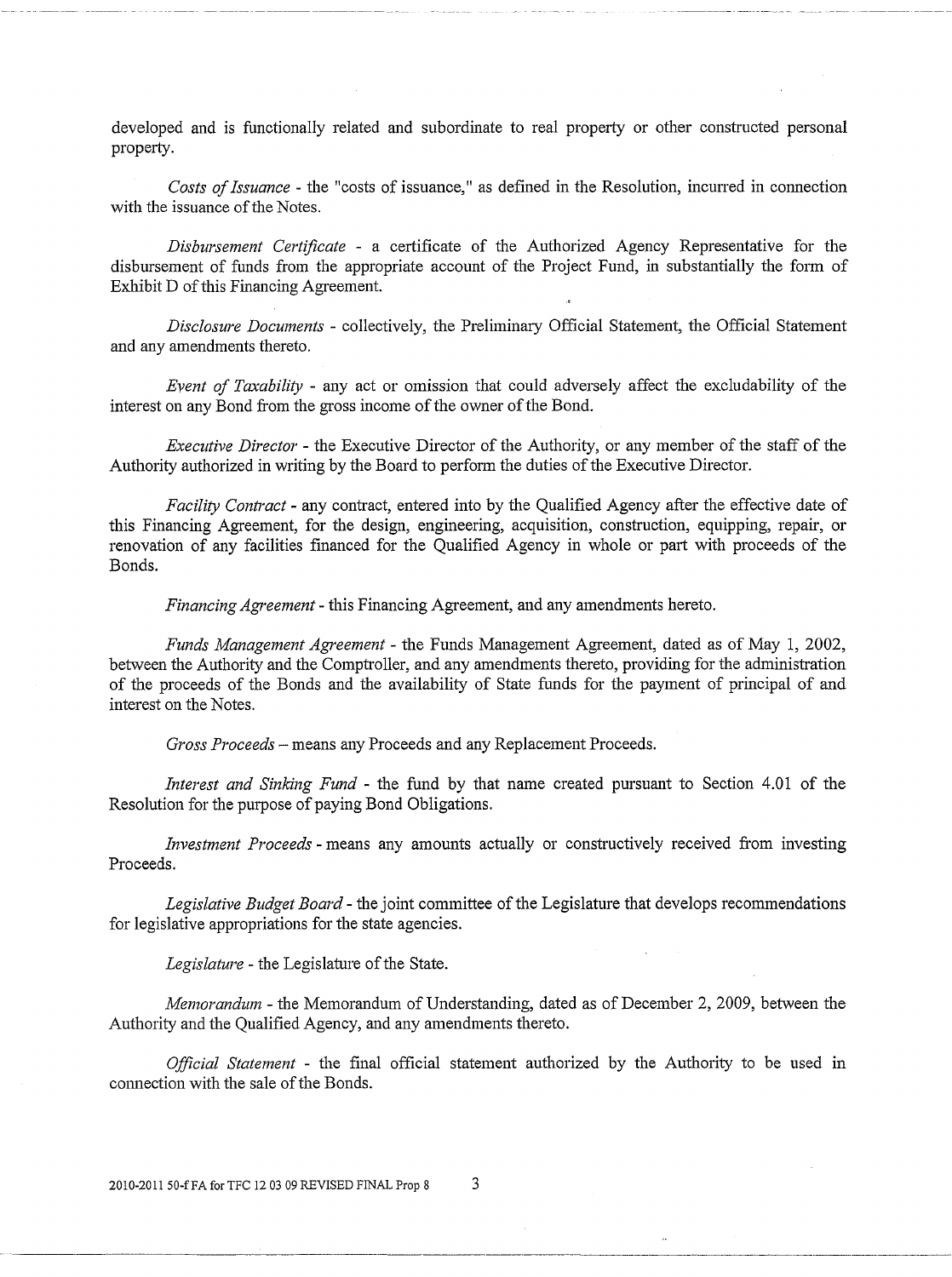*Plans and Specifications-* the plans and specifications for the Project Component(s), as amended or supplemented.

*Preliminmy Official Statement* - the preliminary official statement authorized by the Authority to be used in connection with the offering for sale of the Bonds.

*Proceeds-* means any Sale Proceeds and fuvestment Proceeds of the Bonds.

*Project-* collectively, the Project Components.

*Project Completion Amount-* the aggregate amount of the cost of all of the Project Components, as set forth in Exhibit A to this Financing Agreement.

*Project Completion Certificate* - a certificate of an Authorized Agency Representative to the effect that the Project has been completed, in substantially the form set forth in Exhibit F to this Financing Agreement.

*Project Completion Date* - the date that the Project is completed, as certified in the Project Completion Certificate.

*Project Completion Schedule* - the schedule projecting the rate of expenditure of proceeds of the Bonds for the payment of Project Costs which is set forth in Exhibit B to this Financing Agreement.

*Project Component* - each respective item (or part of an item) in the Appropriation Act that has been approved to be financed with proceeds of the Bonds, as described in Exhibit A to this Financing Agreement.

*Project Costs* - any costs associated with the Project that are authorized under the Authorizing Law, the Authority Regulations and Chapter 1201, Texas Government Code, as amended, to be paid with proceeds of the Bonds.

*Project Financing Documents* - collectively, all documents furnished by the Qualified Agency to the Authority in connection with the financing of the Project and issuance of the Bonds, including (without limitation) the Memorandum, the Request for Financing, this Financing Agreement, each Disbursement Certificate, any Project Substitution Certificate, and the Project Completion Certificate.

*Project Fund-* the fund by that name created pursuant to Section 4.01 of the Resolution.

*Project Substitution Certificate* - a certificate of an Authorized Agency Representative to the effect that a Project Component is to be substituted for, in substantially the form set forth in Exhibit G to this Financing Agreement.

*Qualified Agency* - the "Qualified Agency" as defined m the premnble of this Financing Agreement or any successor thereto.

*Replacement Proceeds* - has the meaning set forth in Section 1.148-1(c) of the Regulations and generally includes amounts that have a sufficiently direct nexus to the Bonds or to the govennnental purpose of the Bonds to conclude that the amounts would have been used for that govennnental purpose if the proceeds of the Bonds were not used or to be used for that governmental purpose. For this purpose, the mere availability or preliminary earmarking of amounts for a governmental purpose does not in itself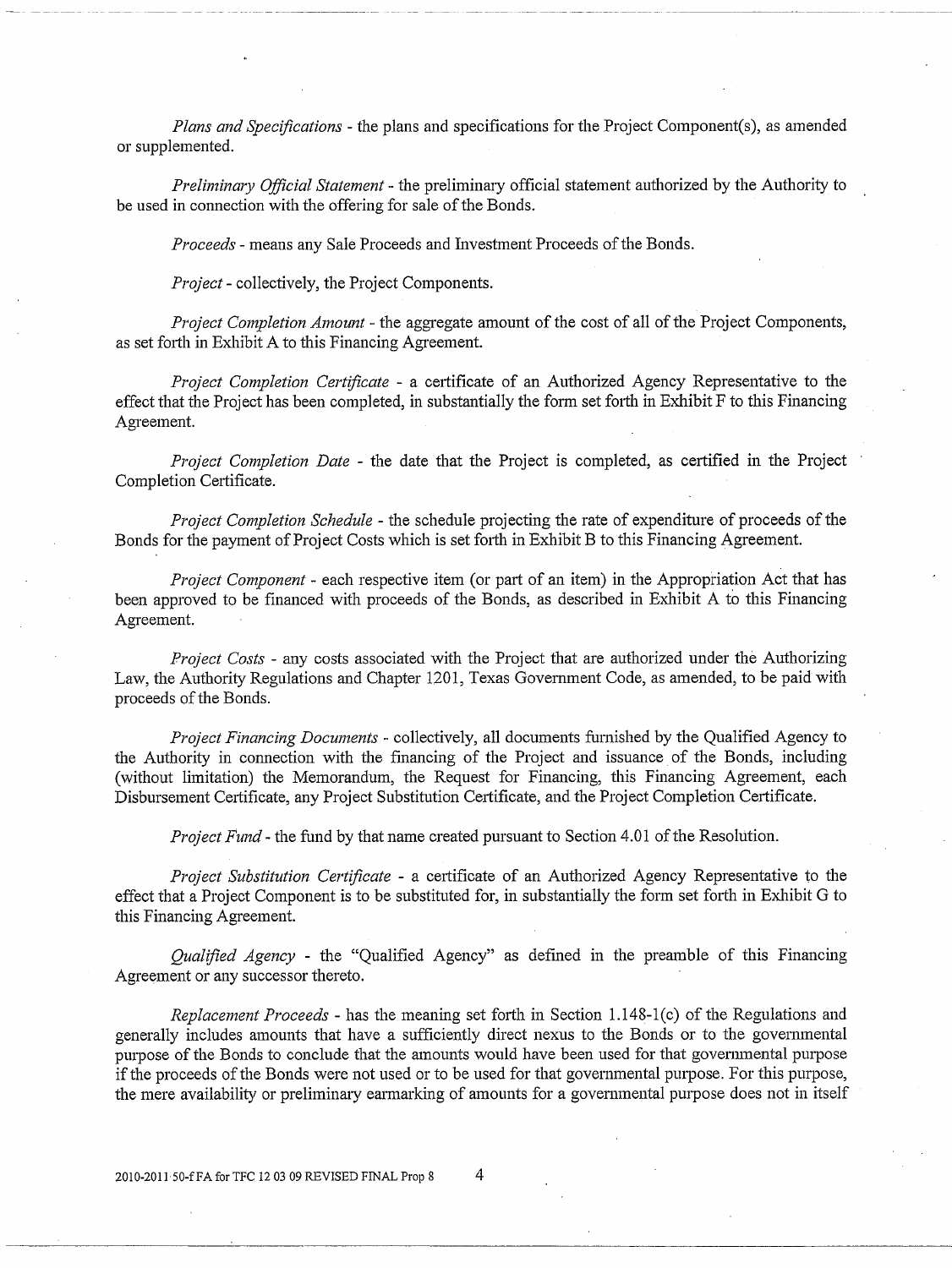establish a sufficient nexus to cause those amounts to be replacement proceeds. Replacement proceeds include, but are not limited to, sinking funds and pledged funds.

*Request for Financing* - the letter or other communication from the Qualified Agency to the Authority requesting financing for the Project, and any supplements thereto.

*Resolution-* the resolution of the Authority adopted on October 15, 2002, pursuant to which the Bonds are authorized to be issued, and any amendments and supplements thereto.

*Sale Proceeds* - means any amounts actually or constructively received from the sale (or other disposition) of any Bond, including amounts used to pay underwriters' discount or compensation and accrued interest other than pre-issuance accrued interest.

*State* - the State of Texas.

SECTION 1.02 General Rules of Construction.

(a) A capitalized term used in this Financing Agreement that is not defined herein and that is defined in the Resolution shall have the meaning assigned to it in the Resolution.

(b) Whenever in this Financing Agreement the context requires:

(1) a reference to the singular number includes the plmal and vice versa; and

(2) a word denoting gender includes the masculine, feminine, and neuter.

(c) The table of contents and the titles given to any article or section of this Financing Agreement are for convenience only and are not intended to modify the article or section.

SECTION 1.03 Preamble.

The statements and findings in the preamble of this Financing Agreement are hereby adopted and made a part of the Financing Agreement.

## **ARTICLE IT**

## **GENERAL REPRESENTATIONS AND WARRANTIES**

#### SECTION 2.01 General Representations and Warranties of Authority.

The Authority represents and warrants as follows:

(1) the Authority is a validly existing agency of the State of Texas authorized to operate under the Texas Public Finance Authority Act, Chapter 1232, Texas Government Code, as amended;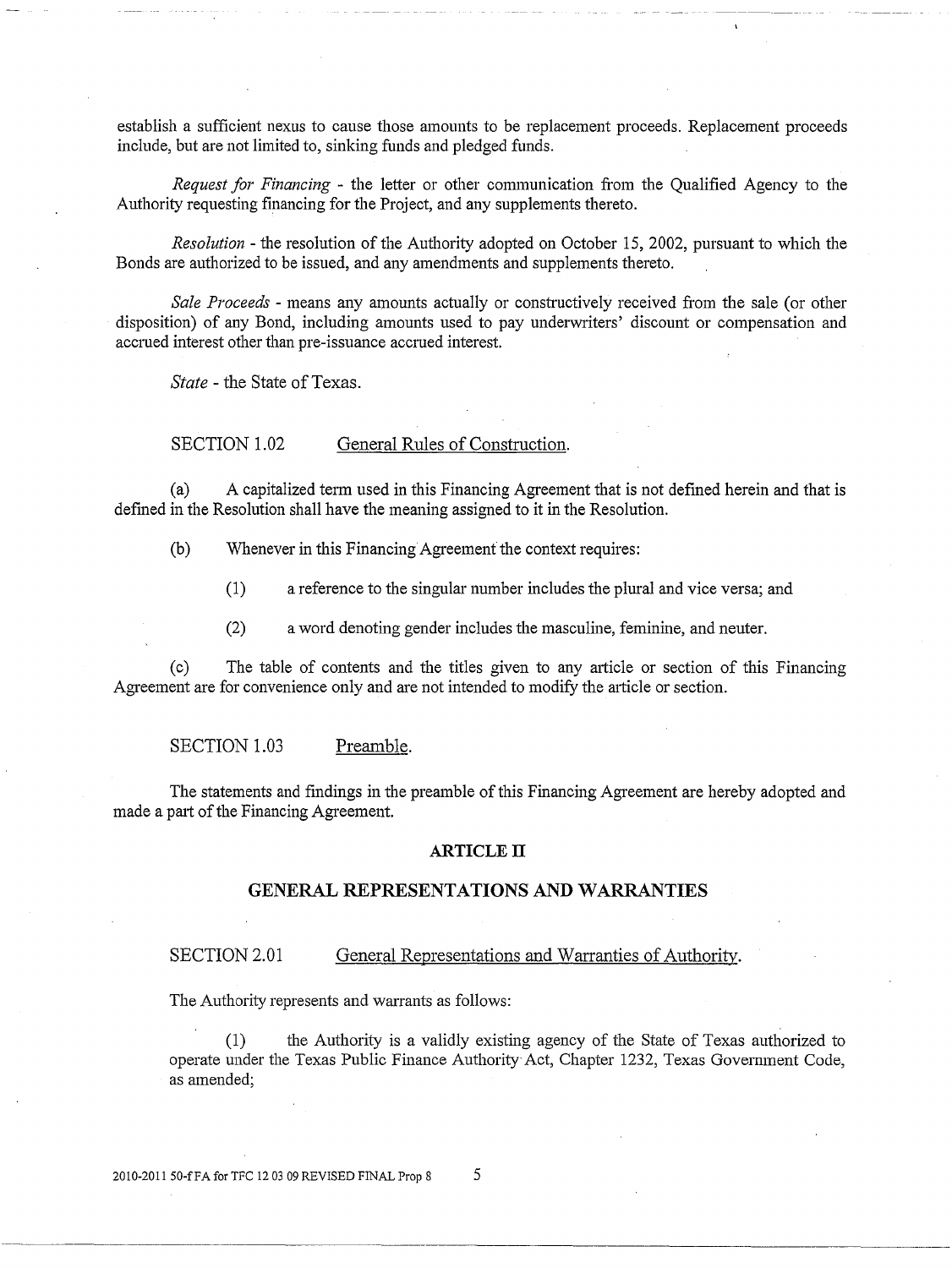(2) the Authority has full power and authority to execute and deliver this Financing Agreement, perform its obligations thereunder, and carry out the transactions contemplated hereby;

(3) the Authority has duly authorized the execution and delivery of this Financing Agreement and the perforinance of its obligations thereunder;

( 4) the execution and delivery of this Financing Agreement, the consummation of the transactions contemplated hereby, the perfonnance of its obligations hereunder, and the compliance with the tenns hereof by the Authority will not conflict with, or constitute a default under, any law (including administrative rule), judgment, decree, order, permit, license, agreement, mortgage, lease, or other instrument to which the Authority is subject or by which it is bound;

(5) the Authority has full power and authority to issue the Bonds, to cause funds to be made available to fmance the Project in accordance with the Resolution and this Financing Agreement and to perform its obligations under the Resolution;

(6) the Resolution has been duly adopted by the Authority, is in full force and effect, and constitutes the legal, valid, and binding act of the Authority; and

this Financing Agreement, when duly executed and delivered by the Authority, will constitute a legal, valid, and binding obligation of the Authority.

SECTION 2.02 General Representations and Warranties of Qualified Agency.

The Qualified Agency represents and warrants, as follows:

*('* 

(1) the Qualified Agency is a validly existing agency of the State authorized to operate under the Agency Act;

(2) the Qualified Agency has full power and authority to execute and deliver the Project Financing Documents, perform its obligations thereunder, and carry out the transactions contemplated thereby;

(3) the Qualified Agency has duly authorized the execution and delivery of the Project Financing Documents and the performance of its obligations thereunder;

( 4) the execution and delivery of the Project Financing Documents, the consummation of the transactions contemplated thereby, the perfonnance of its obligations thereunder, and the compliance with the terms thereof by the Qualified Agency will not conflict with, or constitute a default under, any law (including administrative rule), judgment, decree, order, permit, license, agreement, mortgage, lease, or other instrument to which the Qualified Agency is subject or by which the Qualified Agency or any of its property is bound;

(5) the Qualified Agency is not in violation of any law, which violation could adversely affect the consummation of the transactions contemplated by the Project Financing Documents; and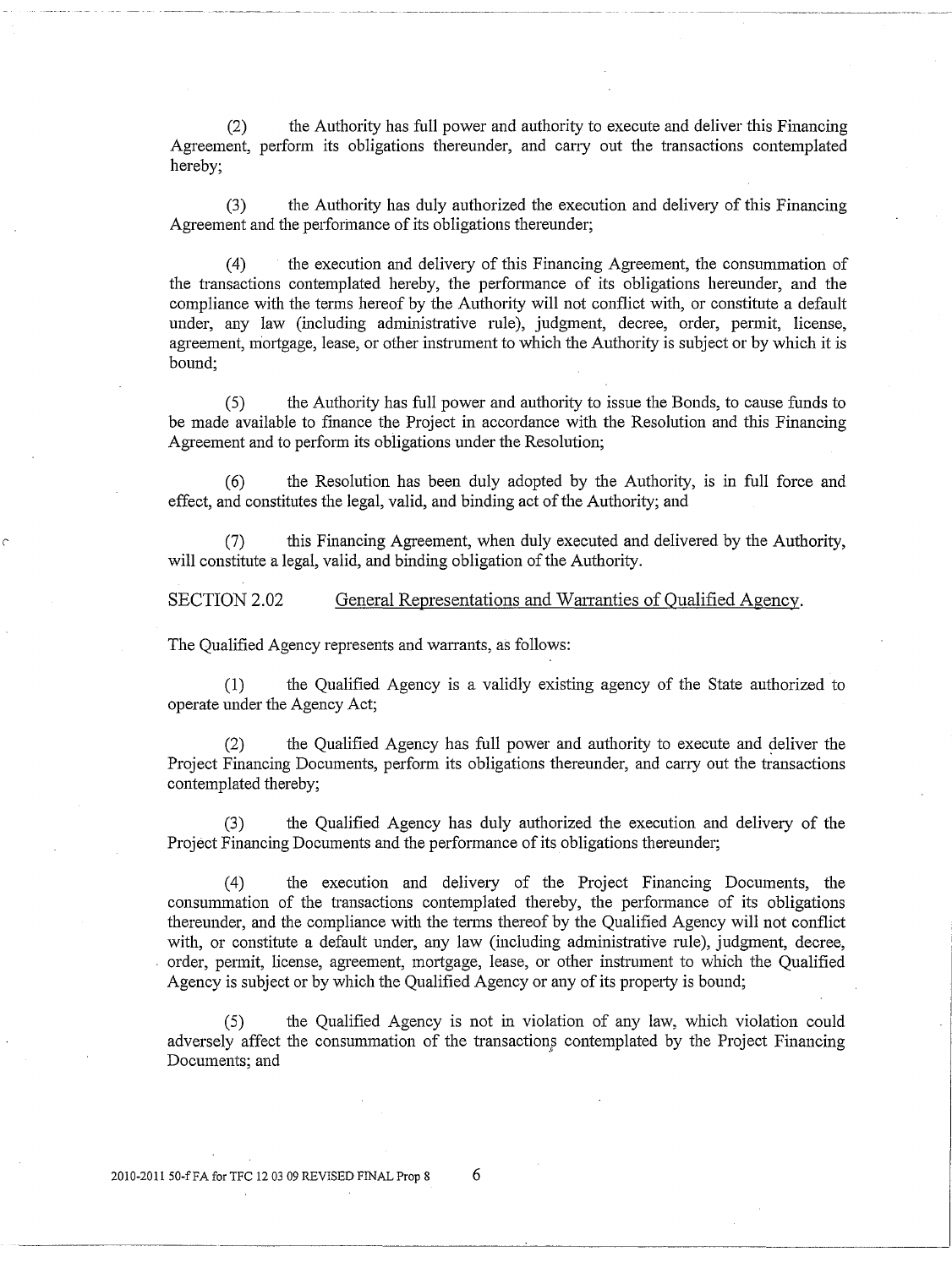(6) the Project Financing Documents, when duly executed and delivered by the Qualified Agency, as appropriate, will constitute legal, valid, and binding obligations of the Qualified Agency.

#### **ARTICLE ill**

#### **THE PROJECT**

#### SECTION 3.01 Authorization for Project.

(a) The Qualified Agency represents that the Project has been authorized by the Appropriation Act or other statute and that all of the Project Costs to be paid with proceeds of the Bonds will be incurred for the acquisition, construction, equipping, major repair, or renovation of facilities and will otherwise be lawful expenditures of the Qualified Agency.

(b) The Qualified Agency represents that the description of each Project Component set forth in Exhibit A to this Financing Agreement is accurate.

(c) The Qualified Agency represents that it has submitted specific plans for the Project to the Legislative Budget Board and, if required by the Appropriation Act, such plans have been approved by the Legislative Budget Board.

SECTION 3.02 Plans and Specifications.

(a) The Qualified Agency shall cause the Plans and Specifications to be prepared and shall maintain the Plans and Specifications with its official records.

(b) The Authority and its authorized agents may inspect the Plans and Specifications at reasonable times.

SECTION 3.03 Project Completion Schedule.

(a) As of the Closing Date, the Qualified Agency reasonably expects that the Project Completion Amount will be expended within the time periods set forth in Exhibit B hereto. The Qualified Agency represents that it is not aware of any fact or circumstance that could cause the entire Project Completion Amount not to be expended as set forth in the Project Completion Schedule, as amended from time to time.

(b) Upon becoming aware of any circumstances that will result in a deviation from Exhibit B hereto of the lesser of 10 percent or \$1,000,000, the Qualified Agency shall notify the Executive Director of the amount and nature of such deviation.

(c) Upon becoming aware of any circumstances that will result in. the expenditure for Project Costs in any "Expenditure Period" (as set forth in Exhibit B hereto) of an aggregate amount that is less than the amount set forth in Exhibit B hereto for such Expenditure Period, the Qualified Agency shall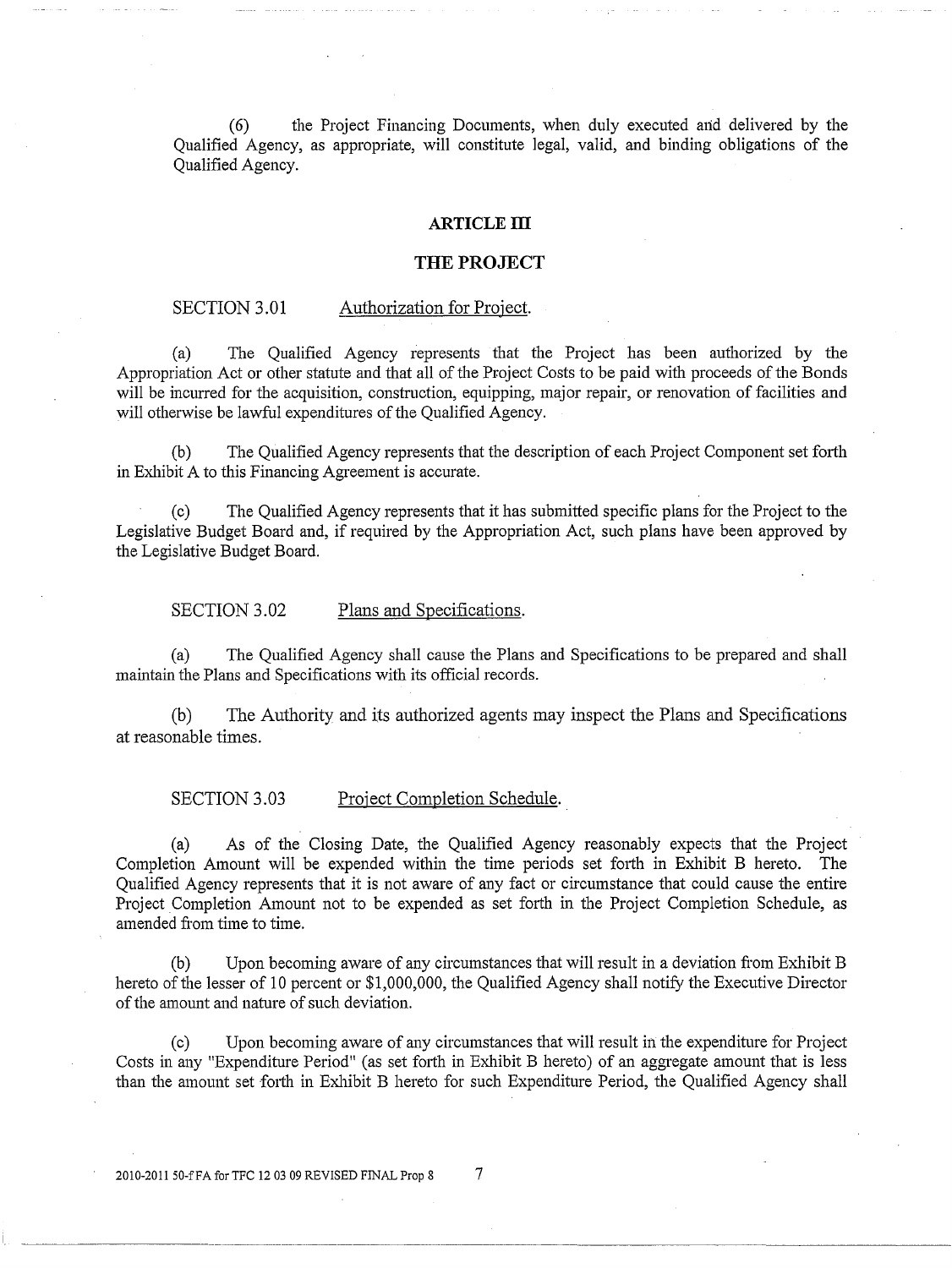notify the Executive Director of (1) such aggregate expenditure amount, and (2) the reason(s) that such expenditure amount will be less than the amount set forth in Exhibit B hereto.

#### SECTION 3.04 Construction and Acquisition of Project.

(a) The Qualified Agency shall cause the acquisition, construction, equipping, repair, and/or renovation of the Project to be completed with due diligence substantially in accordance with the Plans and Specifications and in a good and workman-like manner.

(b) The Qualified Agency represents that at least 95 percent of the Project Completion Amount will be expended to pay Project Costs constituting expenditures for the acquisition, construction, reconstruction, or rehabilitation of the Project.

(c) The Qualified Agency may shift its use of proceeds among Project Components to the extent permitted by law so long as such shift of use does not constitute an Event of Taxability. The Authority may require the Qualified Agency to obtain an opinion of Bond Counsel regarding taxability.

SECTION 3.05 Licenses and Permits.

The Qualified Agency represents that it has obtained all necessary licenses, permits, and other governmental approvals necessmy to complete the Project, except for those (if any) described in Exhibit C to this Financing Agreement.

SECTION 3.06 Disbursements from Project Fund.

(a) The Qualified Agency may cause disbursements to be made from the Project Fund in accordance with contracts for the Project and with this Financing Agreement, the Resolution, and the Funds Management Agreement.

(b) The Qualified Agency acknowledges that the Project Fund may be applied in accordance with the Resolution for purposes other than the payment of Project Costs.

(c) The Qualified Agency acknowledges and agrees that interest eamed in funds contained in the Project Fund may, pursuant to the limitations and subject to the terms set out in the Funds Management Agreement, be used to pay interest payments, if any, on the Bonds.

(d) To obtain a disbursement of funds from the Project Fund for the payment of Project Costs, the Qualified Agency shall submit to the Authority, not later than the Business Day immediately preceding the disbursement date, a properly completed Disbursement Certificate. Subject to Subsection (e) of this Section 3 .06, upon determining that the submitted Disbursement Certificate has been properly completed, the Executive Director shall cause the Comptroller to transfer funds in the Project Fund to the appropriate fund(s) of the Qualified Agency in the amount(s) set forth in the Disbursement Certificate. The Qualified Agency shall apply the funds so transferred to the payment of Project Costs.

(e) Disbursements from the Project Fund for the payment of Project Costs shall not exceed, in the aggregate, the Project Completion Amount without the prior approval of the Executive Director (which approval shall be based on availability of funds and legal authorization).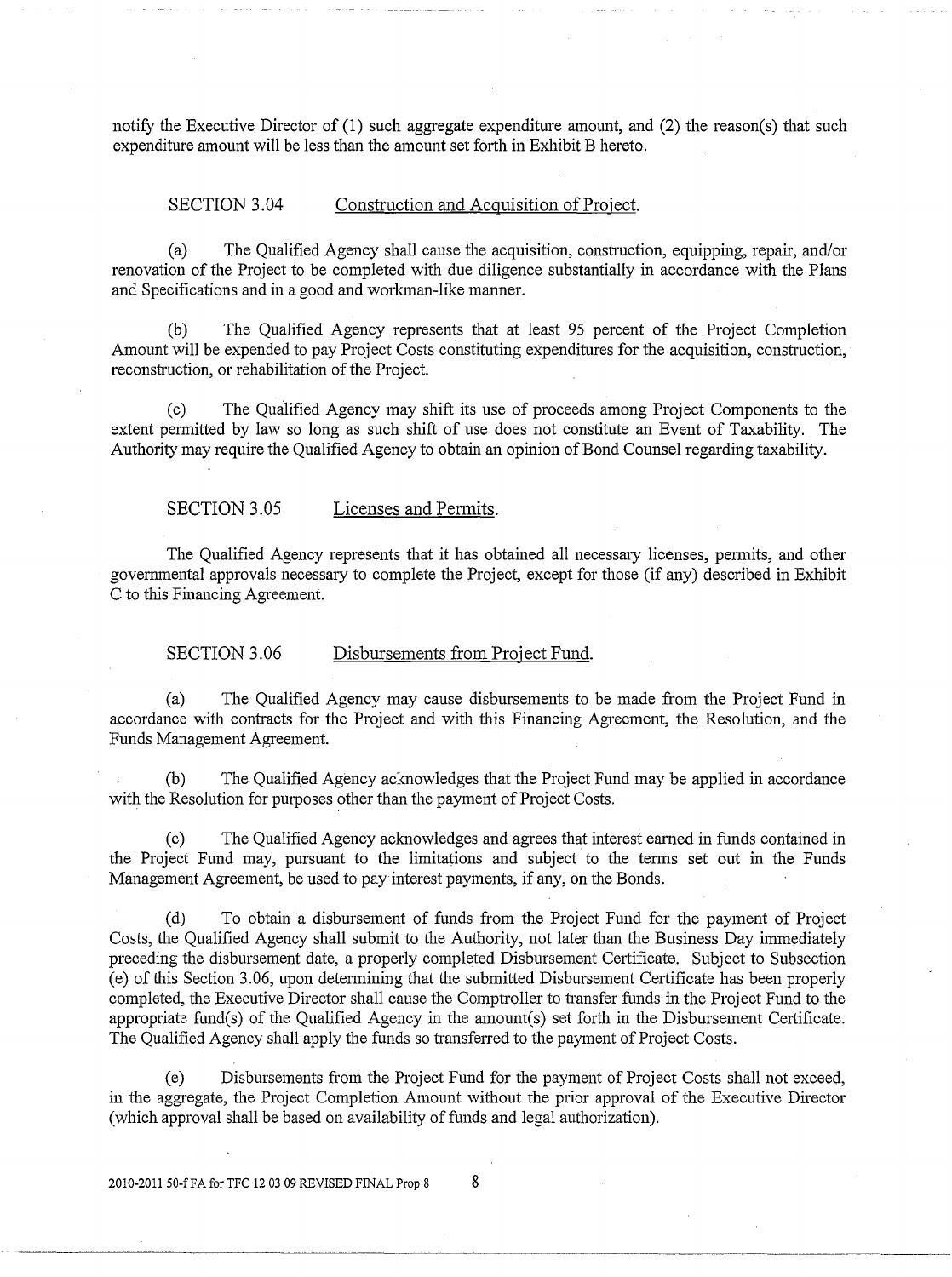(f) Before a disbursement from the Project Fund may be made with respect to any Project Component in excess of the estimated cost of such component shown on Exhibit A of this Financing Agreement, the Qualified Agency shall give notice to the Executive Director identifying such Project Component and stating the amount of such excess.

(g) In the event that the Authority determines that the Qualified Agency has breached any material representation, warranty, or agreement in this Financing Agreement, the Authority, in its discretion, may suspend further disbursement of funds from the Project Fund if it is advised in writing by the Texas Attomey General that (1) such suspension is lawful, and (2) such breach constitutes a breach of this Financing Agreement and such suspension may commence not sooner than the 30th day after the date of delivery to an Authorized Agency Representative of notice of such suspension, and may continue until such breach is cured or is waived by the Executive Director. If such breach is not cured or waived within 90 days after the date such suspension commenced, the Authority may apply any remaining funds in the Project Fund allocated to the payment of Project Costs in the manner permitted by the Resolution and law.

(h) To the extent required by law, the Qualified Agency has submitted a master plan for construction of its facilities and shall periodically revise the master plan in accordance with such law.

## SECTION 3.07 Status Reports.

Not later than the 15th day of each month, through the month following the month in which the Project Completion Date occurs, the Qualified Agency shall prepare and deliver to the Executive Director a status report, containing the information set forth in Exhibit E to this Financing Agreement, covering the preceding calendar month. At other times (whether before or after the Project Completion Date), the Qualified Agency shall provide the Executive Director, upon request, with any information available to the Qualified Agency regarding the expenditure of funds disbursed to the Qualified Agency from the Project Fund or the condition or use of the Project.

#### SECTION 3.08 Inspection of Project.

The Authority and its authorized agents, at reasonable times before and after completion of the Project, may enter on and inspect the Project and examine any records of the Qualified Agency relating to the Project.

## SECTION 3.09 Completion of Project.

Upon the completion of the Project (or when no further proceeds of the Bonds are to be expended for Project Costs), the Qualified Agency shall deliver to the Executive Director a properly completed Project Completion Certificate.

SECTION 3.10 Use of Project.

(a) The Qualified Agency may use the Project for any lawful purpose so long as such use does not constitute an Event of Taxability.

2010-2011 50-f FA for TFC 12 03 09 REVISED FINAL Prop 8 9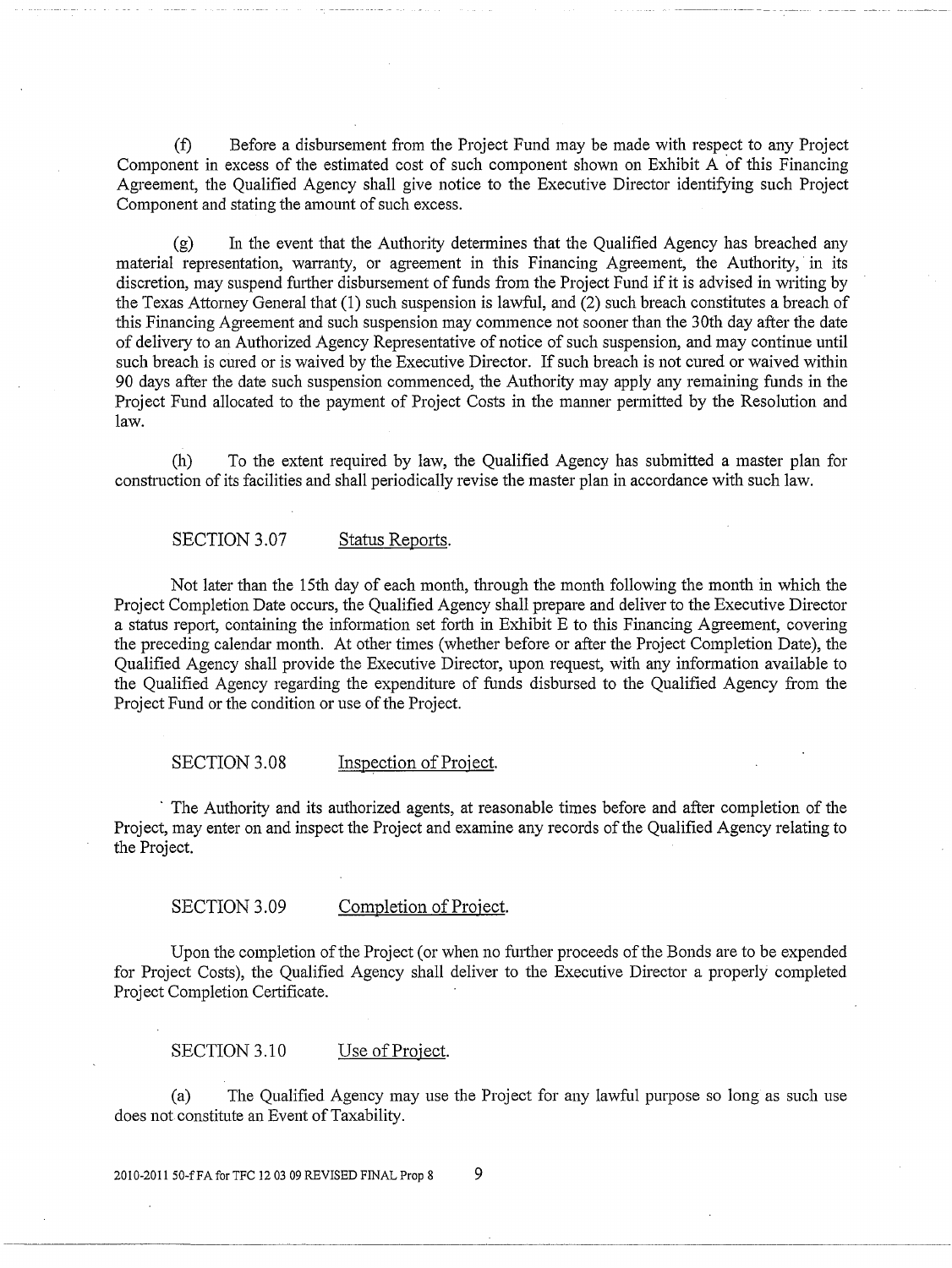(b) The Qualified Agency shall not lease any pati of the Project to, or permit any part of the Project to be operated or otherwise used by, an entity other than an agency or political subdivision of the State without the prior approval of the Executive Director. The Authority shall direct the Executive Director to approve any proposed arrangement for use of the Project (or a part thereof) by a nongovernmental entity upon obtaining an opinion of Bond Counsel to the effect that such arrangement will not constitute an Event of Taxability. Any agreement or understanding that allows any other agency or political subdivision of the State to use all or any portion of the Project shall limit such use in a manner sufficient to prevent an Event of Taxability.

## SECTION 3.11 Authority Not Responsible for Project.

(a) The Authority has no responsibility for the acquisition, construction, equipping, repair, or renovation of the Project or for the operation or maintenance of the Project.

(b) If the Project Fund is insufficient for the payment of all of the Project Costs, the Authority is not responsible for the payment of any Project Costs that cannot be paid from the Project Fund.

#### SECTION 3.12 Necessity for Project.

The Qualified Agency represents to the Authority that, as of the Closing Date:

(a) the provision of the Project in accordance with the Project Completion Schedule is necessary in order for the Qualified Agency to effectively carry out its lawful duties and functions; and

(b) for any construction Project, the Qualified Agency expects that it will use the Project for the purposes for which it is designed for the entire useful economic life of the Project as long as any of the Bonds are outstanding.

#### **ARTICLE** IV

#### **THE BONDS**

#### SECTION 4.01 Issuance of the Bonds.

The Authority shall use its best efforts to issue and sell the Bonds in an amount that is sufficient for the Project Completion Amount to be made available in the Project Fund for the payment of the Project Costs.

SECTION 4.02 Cooperation by Qualified Agency.

The Qualified Agency shall take the action(s), enter into the agreement(s), provide the cetiification(s) contemplated by this Financing Agreement, and otherwise cooperate with the Authority

2010-2011 50-f FA for TFC 12 03 09 REVISED FINAL Prop 8 10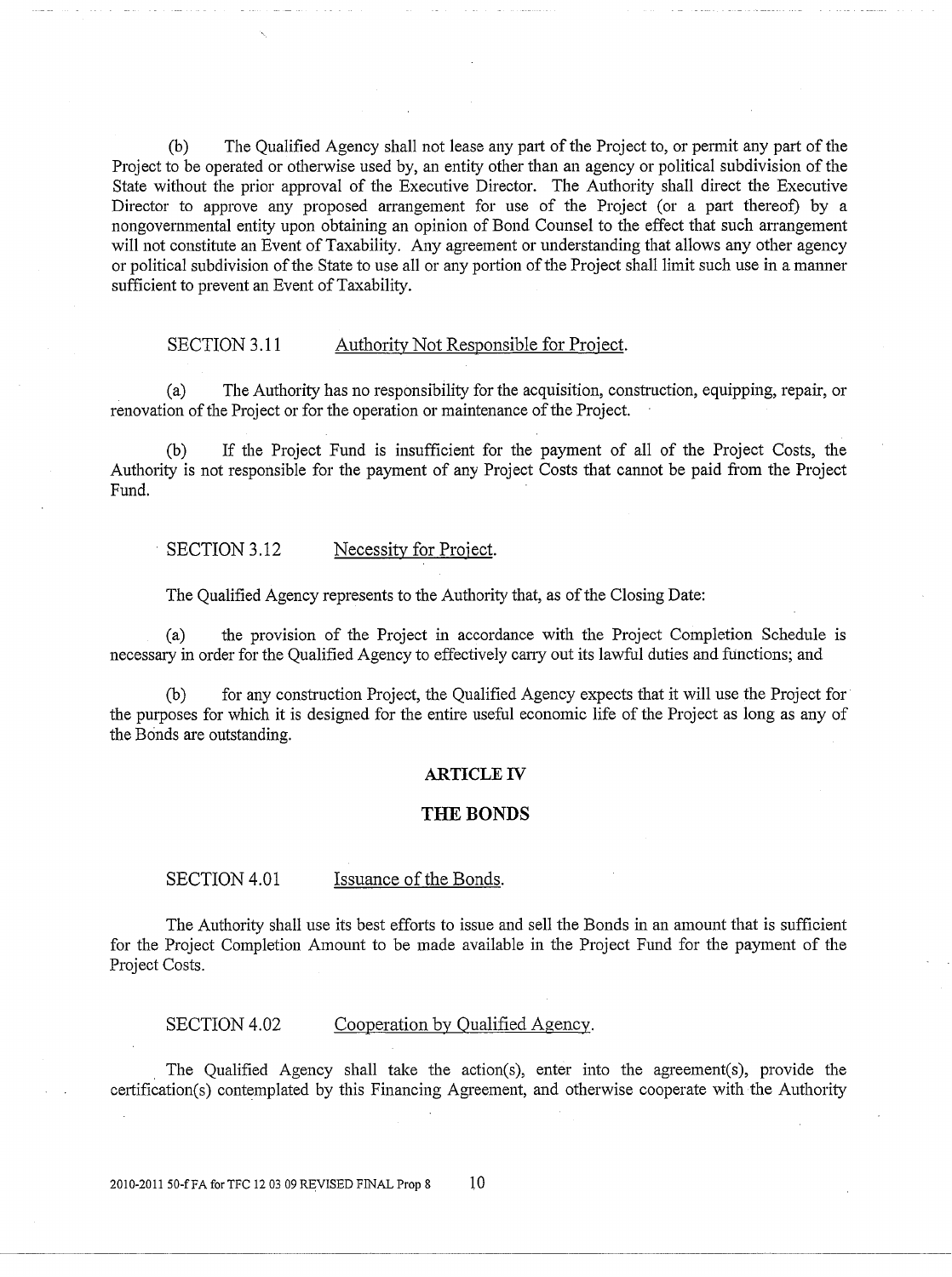and its agents, to effect the lawful issuance and administration of the Bonds under this Financing Agreement.

## SECTION 4.03 Maintaining Tax-Exempt Status of the Bonds.

The Qualified Agency will not take, or omit to take, any action that will adversely affect the exclusion from gross income for federal income tax purposes of interest paid on the Bonds, and, in the event of such action or omission, it will use all reasonable efforts to cure the effect of such action or omission. With the intent not to limit the generality of the foregoing, the Qualified Agency covenants and agrees that it will comply with the covenants set forth below prior to the final maturity of the Bonds, unless it has received a written opinion of nationally recognized bond counsel to the effect that failure to comply with such covenant will not adversely affect the excludability of interest on any Bond from the gross income for federal income tax purposes.

(a) No Private Payments. No portion of the payment of the debt service on the Bonds will be directly or indirectly derived from payments (whether or not to the Qualified Agency or any related party) in respect of property, or borrowed money, used or to be used for a private business use. Furthermore, no portion of the payment of the debt service on the Bonds will be directly or indirectly secured by any interest in property used or to be used for a private business use or payments in respect of property used or to be used for a private business use. The Qualified Agency will not impose or accept, directly or indirectly, any charge or other payment with respect to any Proceeds used in any trade or business of a nongovemmental person. For purposes of detennining use of Proceeds, the Qualified Agency will apply the rules set forth in Section  $4.03(b)$  below.

 $(b)$  No Private Use. The Qualified Agency will not use or permit any of the Proceeds of the Bonds to be used, directly or indirectly, in any trade or business of a nongovemmental person.

(i) For purposes of detennining use, the Qualified Agency will apply rules set forth in applicable Regulations and Revenue Procedures promulgated by the Intemal Revenue Service, including, among others, the following rules: (A) Any activity carried on by a person other than a natural person or a state or local governmental unit will be treated as a trade or business of a nongovernmental person; (B) the use of all or any portion of the Project is treated as the direct use of proceeds; (C) a nongovemmental person will be treated as a private business user of Proceeds of the Bonds as a result of ownership, actual or beneficial use of the proceeds pursuant to a lease, or a management or incentive payment contract, or certain other arrangements such as a take-orpay or other output-type contract; and (D) use in a trade or business exists if a nongovemmental person has any special legal entitlement to use directly or indirectly all or any portion of the Project.

(ii) In the case of any portion of the Project that is not available for use by the general public, the Qualified Agency will not permit any special economic benefit to be provided to any nongovernmental person. In determining whether there is a special economic benefit the following factors will be taken into account:  $(A)$  whether the portion of the Project in question is functionally related or physically proximate to property used in the trade or business of a nongovernmental person; (B) whether only a small number of nongovemmental persons receive the special economic benefit; and (C) whether the cost of the portion of the Project in question is treated as depreciable for federal income tax purposes by any nongovernmental person.

(iii) For purposes of this section, a management contract is a management, service, or incentive payment contract between a governmental person and a service provider under which the service provider provides services involving all, a portion of, or any function of, the Project.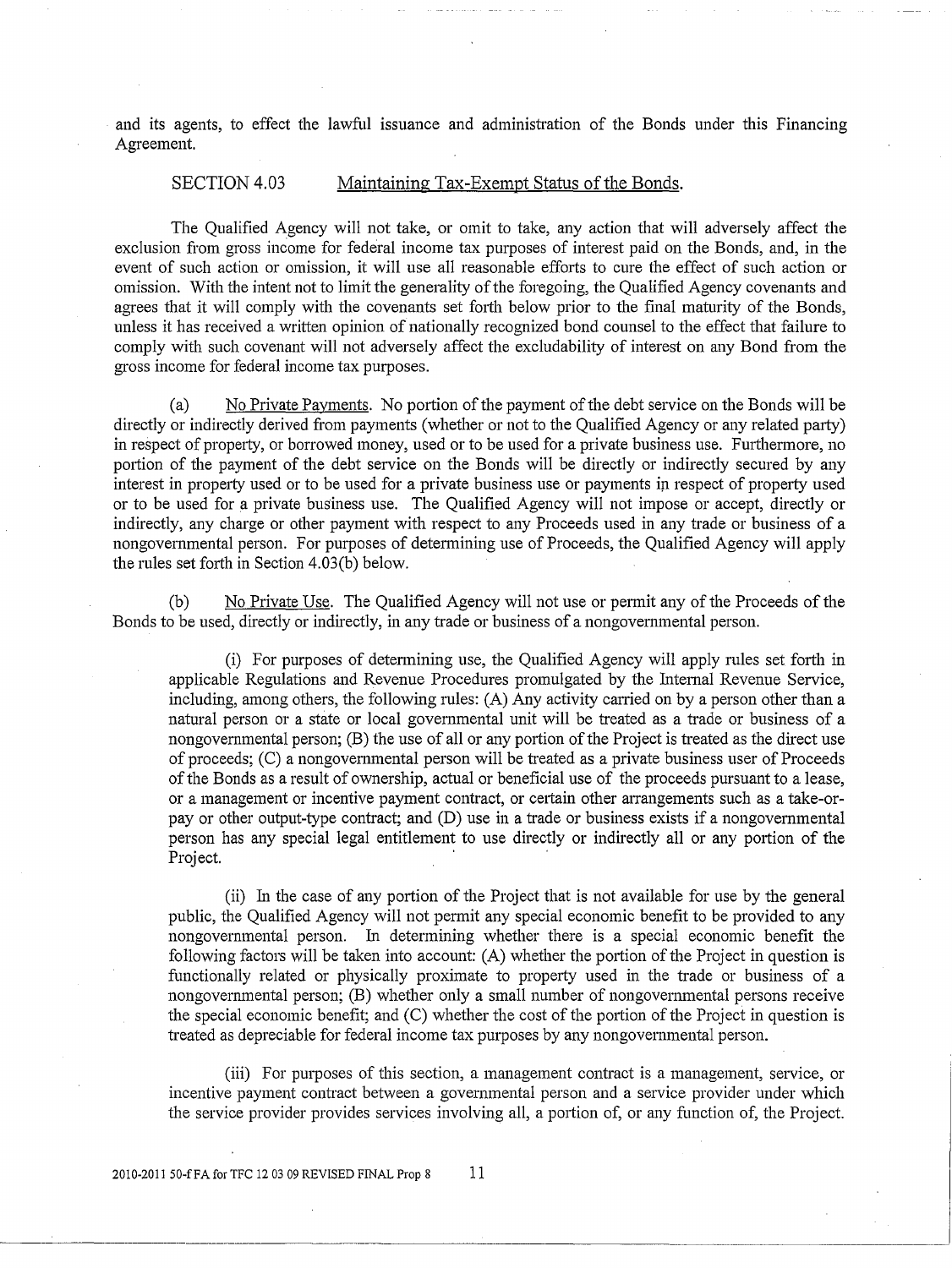The following arrangements generally are not treated as management contracts that give rise to private business use: (A) Contracts for services that are solely incidental to the primary governmental function or functions of portion of the Project in question (for example, contracts for janitorial, office equipment repair, hospital billing, or similar services); (B) a contract to provide for the operation of a facility or system of facilities that consists predominantly of public utility property, if the only compensation is the reimbursement of actual and direct expenses of the service provider and reasonable administrative overhead expenses of the service provider; (C) a contract to provide for services, if the only compensation is the reimbursement of the service provider for actual and direct expenses paid by the service provider to unrelated parties.

(c) Loans of Sale Proceeds. No portion of the Proceeds of the Bonds will be directly or indirectly used to make or finance a loan to any person other than a state or local governmental unit. For purposes of the foregoing covenant, Proceeds are considered to be "loaned" to a person or entity if ( 1) all or any portion of the Project is sold or leased to such person or entity in a transaction which creates a debt for federal income tax purposes, (2) capacity in or service from all or any portion of the Project is committed to such person or entity under a take-or-pay, output, or similar contract or arrangement, or (3) indirect benefits, or burdens and benefits of ownership, of such Proceeds or all or any portion of the Project are otherwise transferred in a transaction which is the economic equivalent of a loan..

(d) No-arbitrage Covenant. The Qualified Agency will not, at any time prior to the final maturity of the Bonds, direct or permit the investment (or the use of Gross Proceeds to replace money so invested), if as a result of such investment the yield of all investments acquired with Gross Proceeds (or with money replaced thereby) on or prior to the date of such investment exceeds the yield of the Bonds to stated maturity, except as permitted by section 148 of the Code and Regulations thereunder.

SECTION 4.04 Arbitrage Rebate.

(a) The Qualified Agency shall timely take such lawful action as requested by the Executive Director to avoid or mitigate the obligation to make payments to the United States government under section 148(f) of the Code, unless an Authorized Agency Representative certifies to the Authority that the requested action is not practicable.

(b) If the Qualified Agency fails to cause Bond proceeds to be expended within the time periods set forth in the Project Completion Schedule, the Executive Director may inquire as to the nature of such failure and the extent to which it is expected to continue.

(c) The Qualified Agency reasonably expects to use at least seventy-five percent (75%) of the "available construction proceeds" of the Bonds for "construction expenditures," as such tenns are defined in Treasury Regulation 1.148-7(f). The Qualified Agency shall use its best efforts to expend all funds necessary to complete its Project within the two-year expenditure period set forth in section 148(f)(4)(C) of the Code as follows: (i) 10 percent of the funds within the 6-month period beginning on the date the Bonds are issued; (ii) 45 percent of the funds within the 1-year period beginning on such date; (iii) 75 percent of such funds within the 18-month period beginning of such date; and (iv) 100 percent of such funds within the 2-year period beginning on such date. If a portion of the Project Completion Amount will remain unexpended as of the close of the two-year period beginning with the Closing Date (or such other period as specified by the Executive Director), the Qualified Agency, not later than the close of such period, shall notify the Executive Director of the amount of such unexpended funds and the purpose(s) for which such funds are being retained in the Project Fund after such period.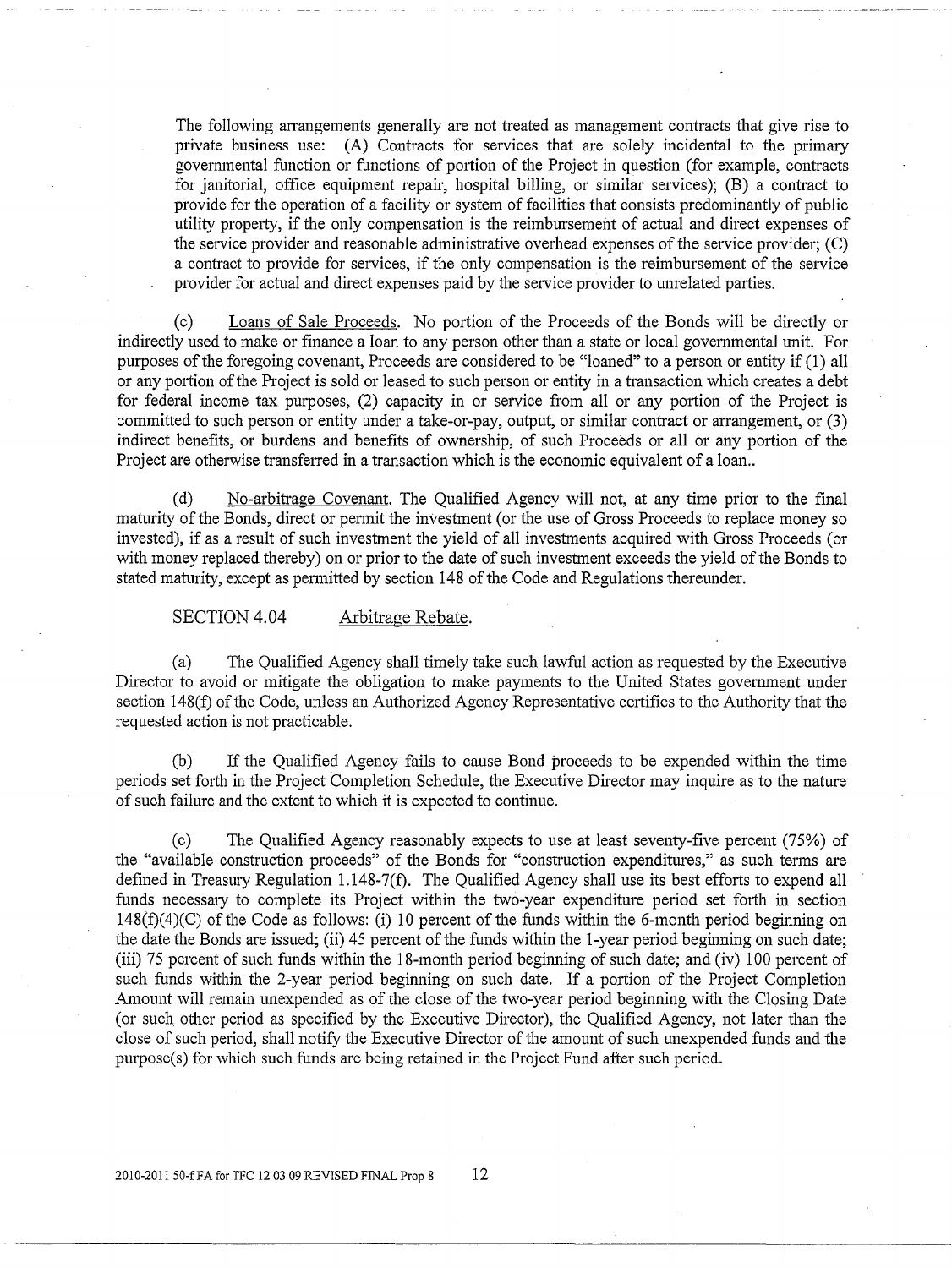#### SECTION 4.05 Disclosure Documents.

(a) The Qualified Agency shall provide the Authority, promptly upon request, with available information relating to the Qualified Agency or the Project that the Executive Director determines appropriate for inclusion in the Disclosure Documents. The Qualified Agency authorizes the Authority to include any such infonnation in the Disclosure Documents.

(b) The Qualified Agency shall provide the Authority with certification of an Authorized Agency Representative to the effect that the information contained in the Disclosure Documents provided by the Qualified Agency is accurate and does not omit any information necessary to make the information provided not misleading.

(c) The Qualified Agency authorizes the Authority and any offeree or purchaser of the Bonds to rely on the information and certifications provided by the Qualified Agency under this section. The Bonds will not be issued unless the infonnation and certifications requested under this section have been provided by the Qualified Agency.

#### **ARTICLEV**

## **PARTICULAR AGREEMENTS**

#### SECTION 5.01 Recordkeeping.

The Executive Director shall retain, as official records of the Authority, all Disbursement Certificates, the Project Completion Certificate, all Project Substitution Certificates, if any, and all Project status reports submitted by the Qualified Agency pursuant to this Financing Agreement.

## SECTION 5.02 Indemnification of Qualified Agency.

The Qualified Agency represents that, subject to applicable law, it intends that each Facility Contract providing for payment of goods or services exceeding \$25,000 will require indemnification of the Qualified Agency. The Qualified Agency will be provided with insurance, a surety bond, or other form of financial assurance, from a financially sound provider that assures performance under such Facility Contract with respect to such indemnification, unless the Qualified Agency determines that such financial assurance is not necessary or is required in a reduced amount.

#### SECTION 5.03 Availability of Other Funding.

As of the Closing Date, the Qualified Agency represents that no funds (other than funds derived from Bond proceeds) have been appropriated to the Qualified Agency for the biennium in which the Bonds are issued for application to the payment of Project Costs that are to be paid with the proceeds of the Bonds. It is understood and agreed, however, that the Qualified Agency may apply funds other than Bond proceeds for payment of Project Costs in compliance with applicable law.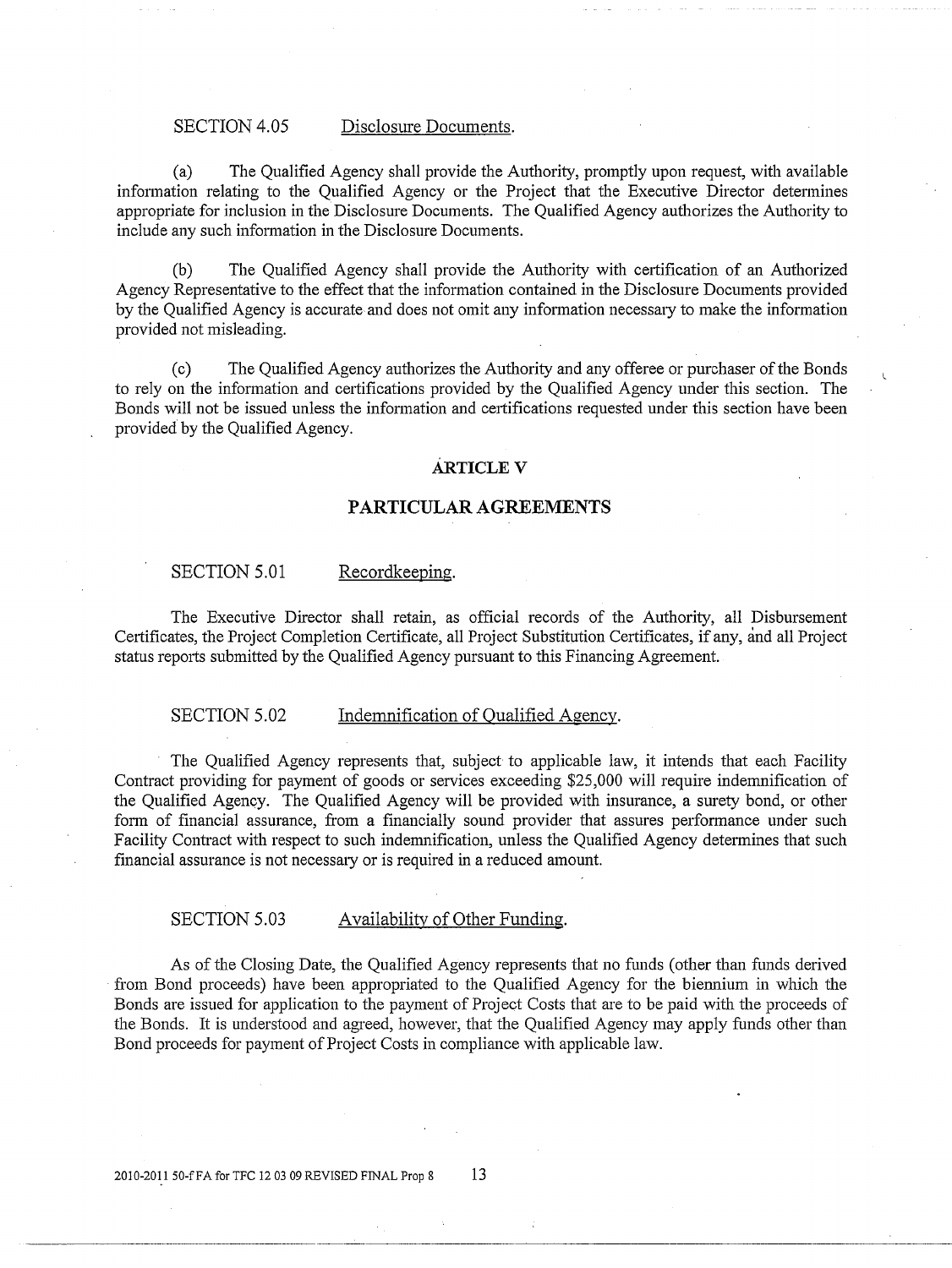#### SECTION 5.04 Real Property.

The Qualified Agency represents that, subject to applicable law, it does not intend to acquire real property at a purchase price in excess of \$25,000 unless:

(1) such property is suitable for the Qualified Agency's intended use and has no defect or condition (including, without limitation, pollution or hazardous waste defects) that would jeopardize such use; or

(2) the Qualified Agency determines that, notwithstanding such nonsuitability, defect, or condition (as applicable), such acquisition is appropriate.

## SECTION 5.05 Title Insurance.

The Qualified Agency represents that, subject to applicable law, it does not intend to acquire any real property at a purchase price in excess of \$25,000 unless:

(1) the Qualified Agency's title to such property is insured by title insurance in an amount not less than the purchase price paid by the Qualified Agency, subject to standard printed exceptions, with only those changes thereto normally required by a prudent purchaser; or

the Qualified Agency determines that the acquisition of such real property without such title insurance is appropriate.

#### SECTION 5.06 Project Design.

The Qualified Agency represents that the Project has been (or will be) designed to satisfy all of the purposes that the Qualified Agency intends the Project to serve, and that the Qualified Agency has used (or will use) all reasonable efforts to design the Project so that the Project will be provided, and can be operated, at such reasonable cost as is consistent with applicable legal requirements and the sound business judgment of the Qualified Agency.

#### **ARTICLE VI**

#### **MISCELLANEOUS PROVISIONS**

SECTION 6.01 Term of Agreement.

This Financing Agreement shall take effect upon its delivery by the parties hereto and shall remain in effect until the Bonds have been fully paid or until no more periodic status reports are required from the Qualified Agency under this Financing Agreement, whichever is the later to occur.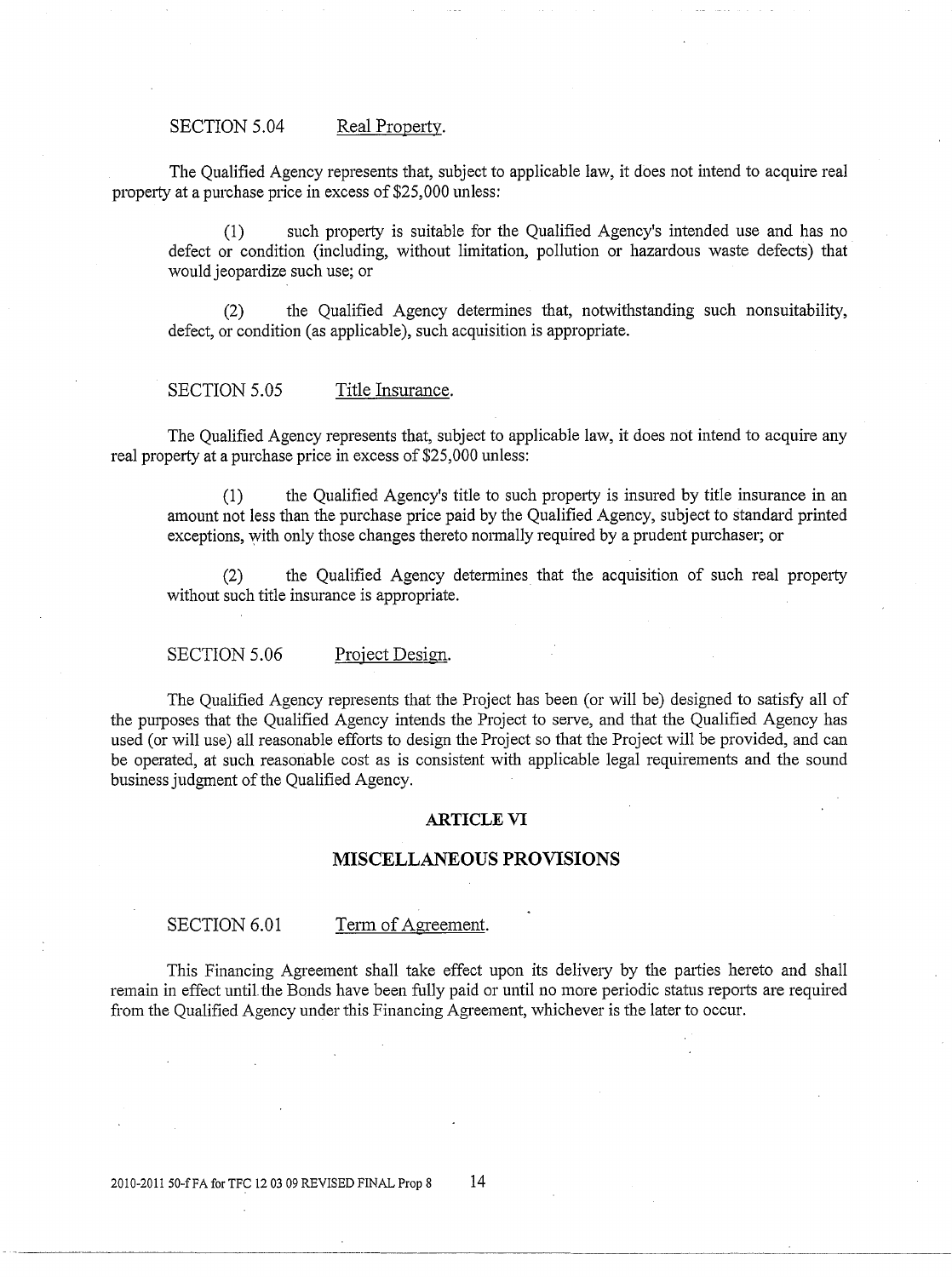SECTION 6.02 Amendment.

The Authority and the Qualified Agency, by mutual agreement, may amend this Financing Agreement if, before the amendment takes effect:

(1) the Qualified Agency obtains an opinion of its legal counsel to the effect that such amendment is permitted under the Agency Act and other law goveming the Qualified Agency; and

(2) either of the following requirements is satisfied:

(A) the Authority obtains an opinion of Bond Counsel to the effect that such amendment will not constitute an Event of Taxability, violate the Authorizing Law or the Resolution, or adversely affect the rights of the Bond Owners thereunder, or

(B) the Bond Owners of at least a majority in aggregate principal amount of the outstanding Bonds affected by such amendment consent thereto.

#### SECTION 6.03 Notices and Other Communications.

(a) Notices, certificates, approvals, and other communications under this Financing Agreement shall be in writing and delivered by United States mail, postage paid, by telex, telegram, or other electronic transmission, or by express or personal delivery, addressed as follows:

( 1) if to the Qualified Agency:

Texas Facilities Commission 1711 San Jacinto Blvd. Austin, Texas 78701

Attention: Executive Director

(2) if to the Authority:

Texas Public Finance Authority 300 West 15th Street Suite 411 Austin, Texas 78701

Attention: Executive Director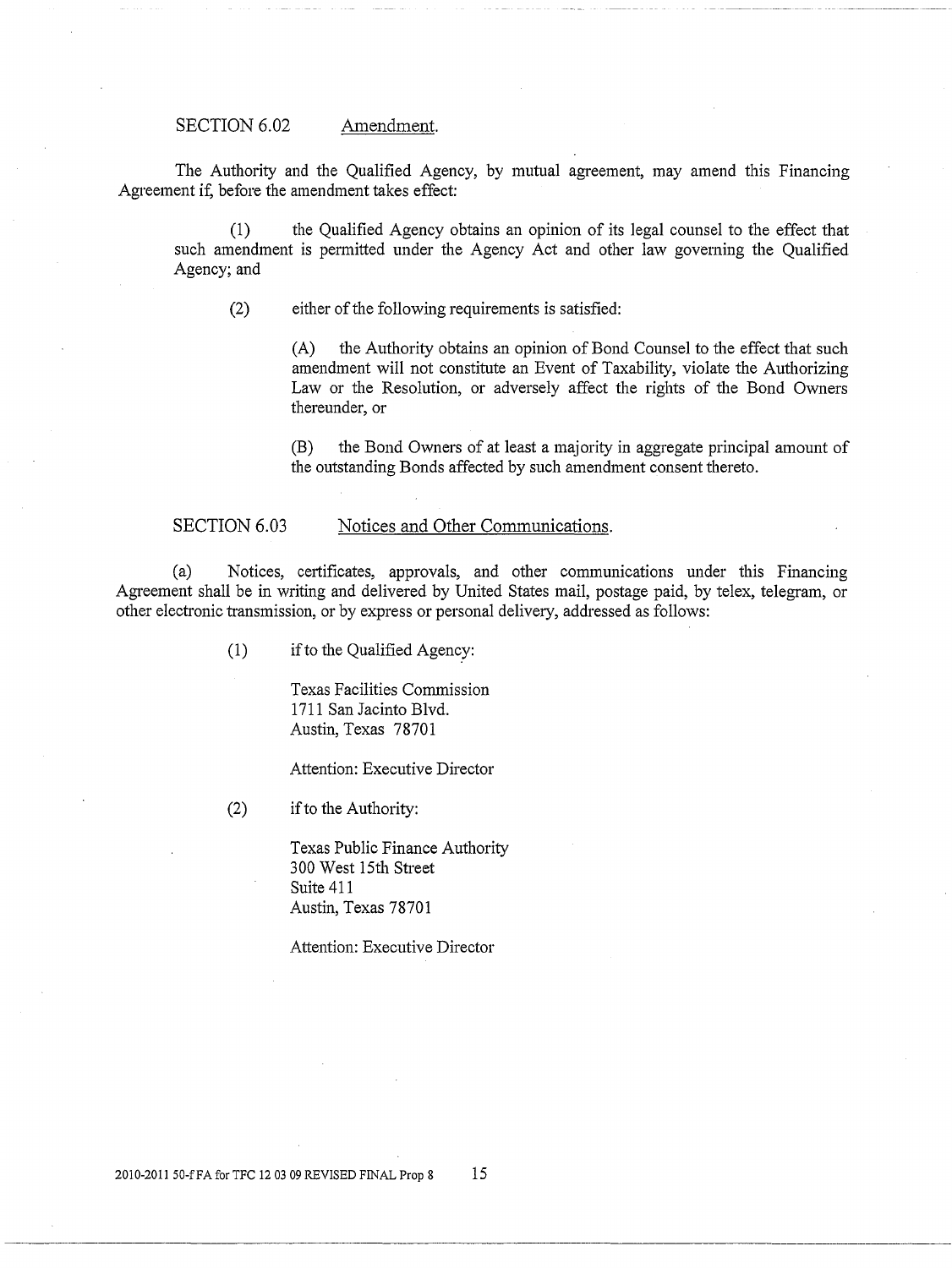(3) if to the Comptroller:

Comptroller of Public Accounts of the State of Texas 208  $\text{East } 10^{\text{th}}$  Street Austin, Texas 78701

#### Attention: Chief Investment Officer

(b) Any such party may designate any additional or different address to which communications under this Financing Agreement shall be delivered by giving at least five days advance notice thereof to the affected party.

(c) Any communication delivered by mail in compliance with this section is deemed to have been delivered as of the date of deposit in the mail.

(d) A provision of this Financing Agreement that provides for a different method of giving notice or otherwise conflicts with this section supersedes this section to the extent of the conflict.

SECTION 6.04 Exclusive Benefit.

This Financing Agreement shall inure to the exclusive benefit of and be binding on the Authority, the Qualified Agency, and their respective successors.

SECTION 6.05 Severability.

If any part of this Financing Agreement is ruled unenforceable by a court of competent jurisdiction, this Financing Agreement shall remain operable to the fullest extent possible under the application of such ruling.

SECTION 6.06 Conflict with Memorandum.

In the event of a conflict between this Financing Agreement and the Memorandum, this Financing Agreement shall supersede the Memorandum to the extent of the conflict.

SECTION 6.07 Counterparts.

This Financing Agreement may be executed in multiple counterparts, each of which shall be an original and all of which shall constitute one and the same document.

SECTION 6.08 Governing Law.

This Financing Agreement shall be governed by and construed in accordance with the laws of the State of Texas.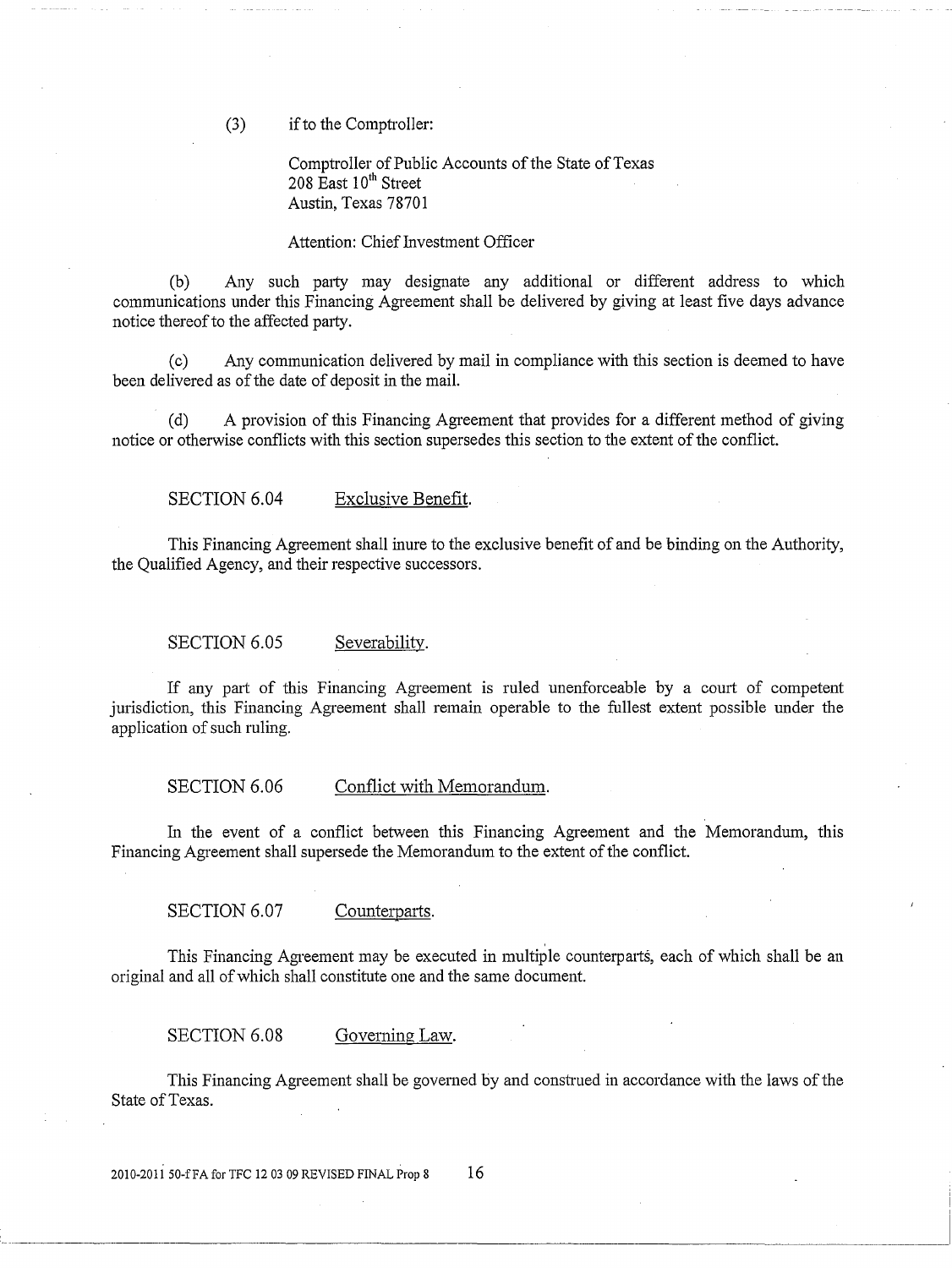IN WITNESS WHEREOF, the parties have caused this Financing Agreement to be executed by their respective duly authorized officers as of the date first above written.

 $\bar{\zeta}$ 

## TEXAS PUBLIC FINANCE AUTHORITY

By: Dwight D. Burns, Executive Director

ACILIT**ÆS CÓM**MISSIG

By: Thomas L. Forrest Title: Interim Executive Director

2010-2011 50-f FA for TFC 12 02 09.docEXECUTION PAGE OF FINANCING AGREEMENT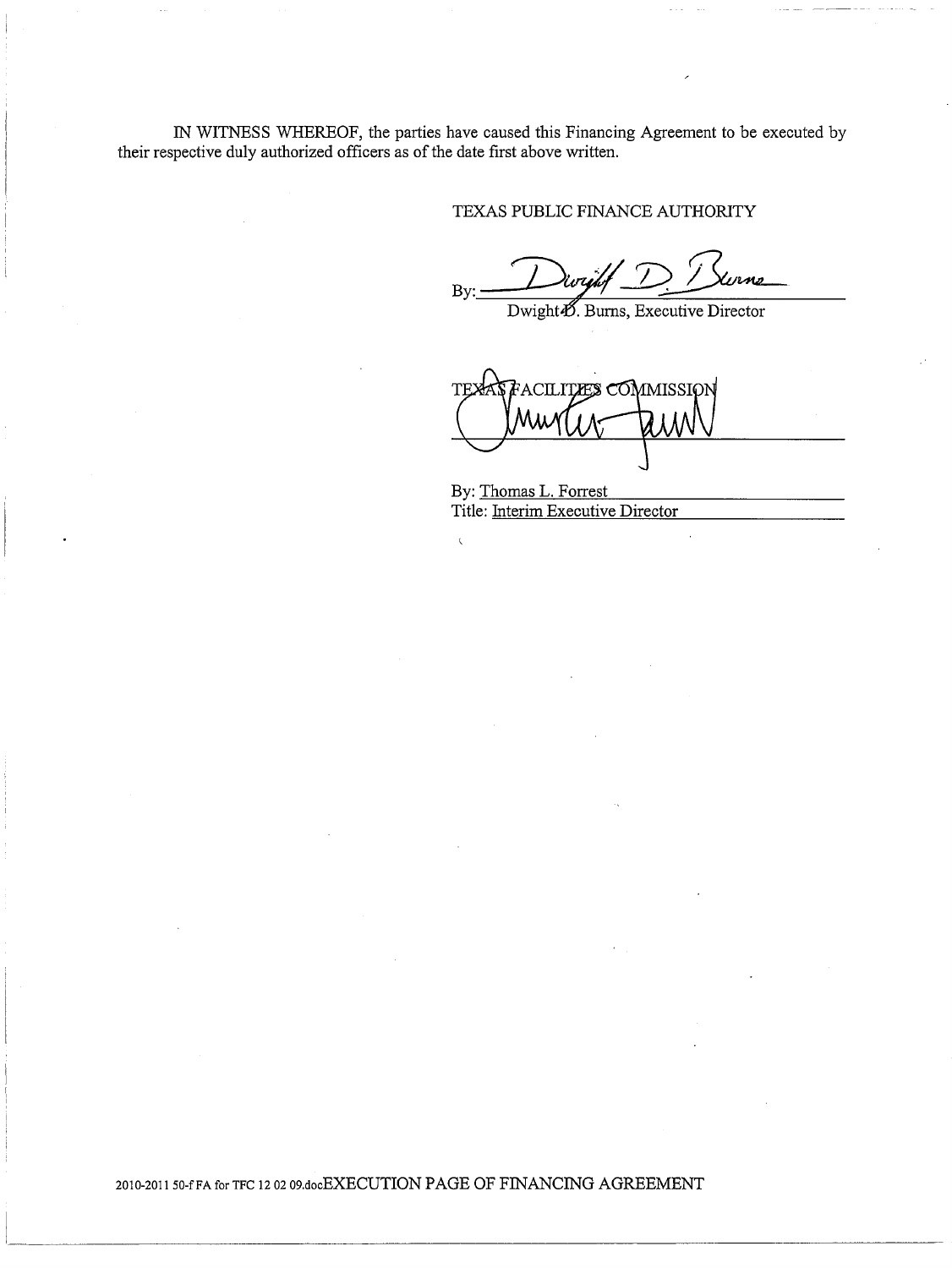## EXHIBIT A TO THE FINANCING AGREEMENT (Prepared by TFC)

PROJECT COMPONENTS

## ESTIMATED COST

## ESTIMATED USEFUL LIFE IN YEARS

| Park 35 A Building          | \$314,546             | 20 years |  |
|-----------------------------|-----------------------|----------|--|
| James E. Rudder             | \$587,620             | 20 years |  |
| <b>State Records Center</b> | \$2,814,716           | 20 years |  |
| Lyndon B. Johnson           | \$1,164,775           | 25 years |  |
| William B. Travis           | \$3,039,791           | 30 years |  |
| Insurance Annex             | \$898,880             | 20 years |  |
| John H. Winters             | \$2,514,971           | 30 years |  |
| Insurance Building          | \$404,132             | 20 years |  |
| Stephen F. Austin           | \$880,255             | 30 years |  |
| Thomas J. Rusk              | \$1,123,600           | 25 years |  |
| Park 35 E Building          | \$269,664             | 20 years |  |
| Elias Ramirez               | \$330,261             | 30 years |  |
| Promontory Point            | \$1,664,893           | 25 years |  |
| G.J. Sutton                 | \$4,844,963           | 25 years |  |
| Price Daniel                | \$2,183,426           | 30 years |  |
| Brown-Heatly                | \$18,130              | 30 years |  |
| William P. Clements         | \$101,124             | 30 years |  |
|                             | \$23,155,747<br>Total |          |  |

## 2010-2011 50-f FA for TFC 12 03 09 REVISED FINAL  $A-1$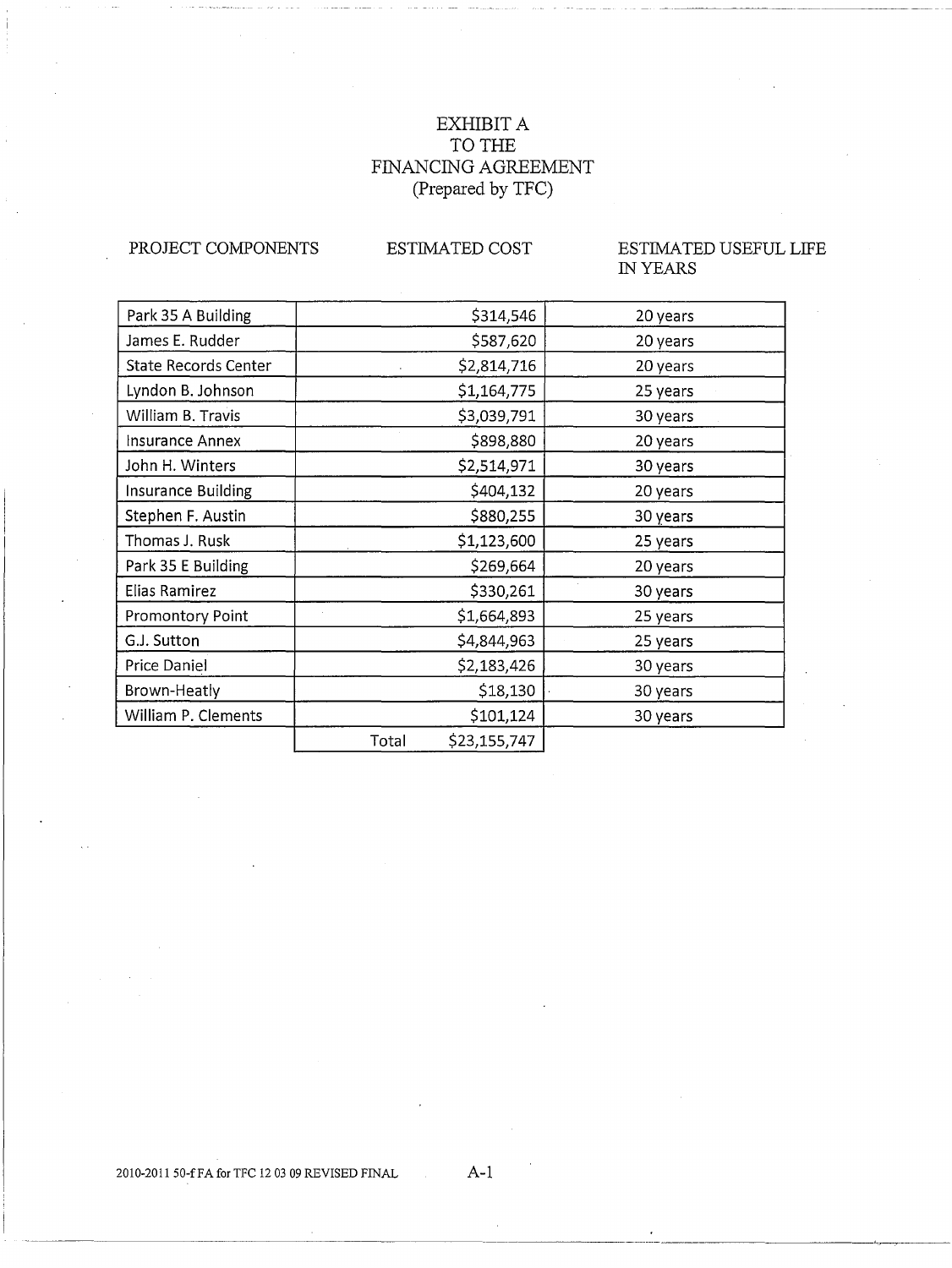## EXHIBIT **B** TO THE FINANCING AGREEMENT

(Prepared by TFC)

## SPREADSHEET OF ANTICIPATED EXPENDITURES WITH EXPENDITURE PERIODS

| 2010-2011 Deferred Maintenance Projects |                    |                                                                                                                                                                                                                 |  |  |  |  |
|-----------------------------------------|--------------------|-----------------------------------------------------------------------------------------------------------------------------------------------------------------------------------------------------------------|--|--|--|--|
| Facility                                | <b>Budget</b>      | <b>Project Description</b>                                                                                                                                                                                      |  |  |  |  |
|                                         | Prop 8             |                                                                                                                                                                                                                 |  |  |  |  |
| Park 35 A Building                      |                    | \$314,546 Fire alarm system retrofit                                                                                                                                                                            |  |  |  |  |
| James E. Rudder                         | \$587,620          | Combined retrofit project of failing systems: cooling generation<br>systems, electrical, plumbing, ceiling finishes, and fire suppression                                                                       |  |  |  |  |
| State Records Center                    |                    | Combined retrofit project of failing systems: cooling generation<br>\$2,814,716 systems, electrical, plumbing, ceiling finishes, walkways, and fire<br>suppression. Upgrade insufficient security site lighting |  |  |  |  |
| Lyndon B. Johnson                       |                    | \$1,164,775 Fire suppression system retrofit                                                                                                                                                                    |  |  |  |  |
| William B. Travis                       |                    | \$112,360 Fire suppression system retrofit                                                                                                                                                                      |  |  |  |  |
| Insurance Annex                         |                    | \$898,880 Replace outdated and failing elevators                                                                                                                                                                |  |  |  |  |
| John H. Winters                         |                    | \$1,348,320 Replace outdated and failing elevators                                                                                                                                                              |  |  |  |  |
| William B. Travis                       |                    | \$2,809,000 Replace outdated and failing elevators                                                                                                                                                              |  |  |  |  |
| John H. Winters                         |                    | \$1,166,651 Replace outdated and failing main electrical gear                                                                                                                                                   |  |  |  |  |
| Insurance Building                      |                    | \$404,132 Replace outdated and failing main electrical gear                                                                                                                                                     |  |  |  |  |
| Stephen F. Austin                       |                    | \$880,255 Replace outdated and failing main electrical gear                                                                                                                                                     |  |  |  |  |
| William B. Travis                       |                    | \$118,431 Install additional emergency exit lighting for code compliance                                                                                                                                        |  |  |  |  |
| Thomas J. Rusk                          |                    | \$1,123,600 Replace/repair outdated elevators                                                                                                                                                                   |  |  |  |  |
| Park 35 E Building                      |                    | \$269,664 Replace/repair outdated elevators                                                                                                                                                                     |  |  |  |  |
| Elias Ramirez                           |                    | \$330,261 Replace outdated fire alarm and suppression system                                                                                                                                                    |  |  |  |  |
| Promontory Point                        | , i<br>\$1,664,893 | Combined retrofit project for outdated systems: plumbing, fire<br>suppression, and ceiling finishes                                                                                                             |  |  |  |  |
| G.J. Sutton                             |                    | Combined retrofit project for outdated systems: cooling<br>\$4,844,963 generation systems, building automation and controls, ductwork,<br>ceiling finishes, testing & balancing, and fire suppression           |  |  |  |  |
| Price Daniel                            |                    | Combined retrofit project for outdated and failing systems: cooling<br>\$2,183,426 generation systems, building automation and controls, piping,<br>ductwork, testing & balancing, and fire alarm               |  |  |  |  |
| Brown-Heatly                            |                    | \$18,130 Install ADA compliant fixture insulation at restroom lavatories                                                                                                                                        |  |  |  |  |
| William P. Clements                     |                    | \$101,124 Install ADA compliant fixture insulation at restroom lavatories                                                                                                                                       |  |  |  |  |
| Total                                   |                    | \$23,155,747 \$23,155,747                                                                                                                                                                                       |  |  |  |  |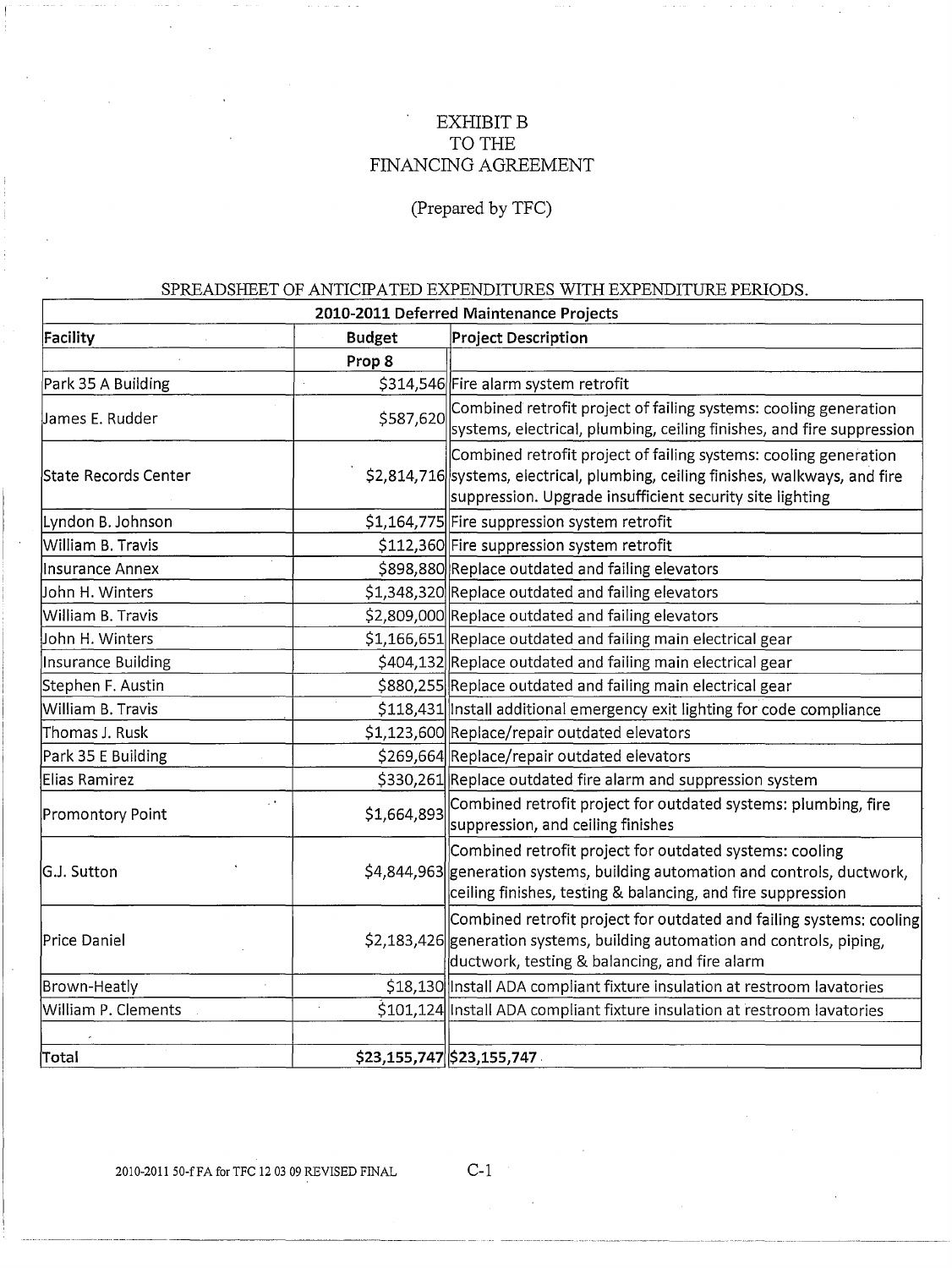## EXHIBITC TO THE FINANCING AGREEMENT

## Governmental Project Approvals

As of the Closing Date, the following licenses, permits, and other governmental approvals necessary to complete the Project have not been obtained (Describe each such approval (e.g., utility easement), stating for each (1) the identity of the Project facility (or facilities) for which such approval is required, (2) the primary requirements necessary to obtain such approval, and (3) the date that such approval is expected to be obtained):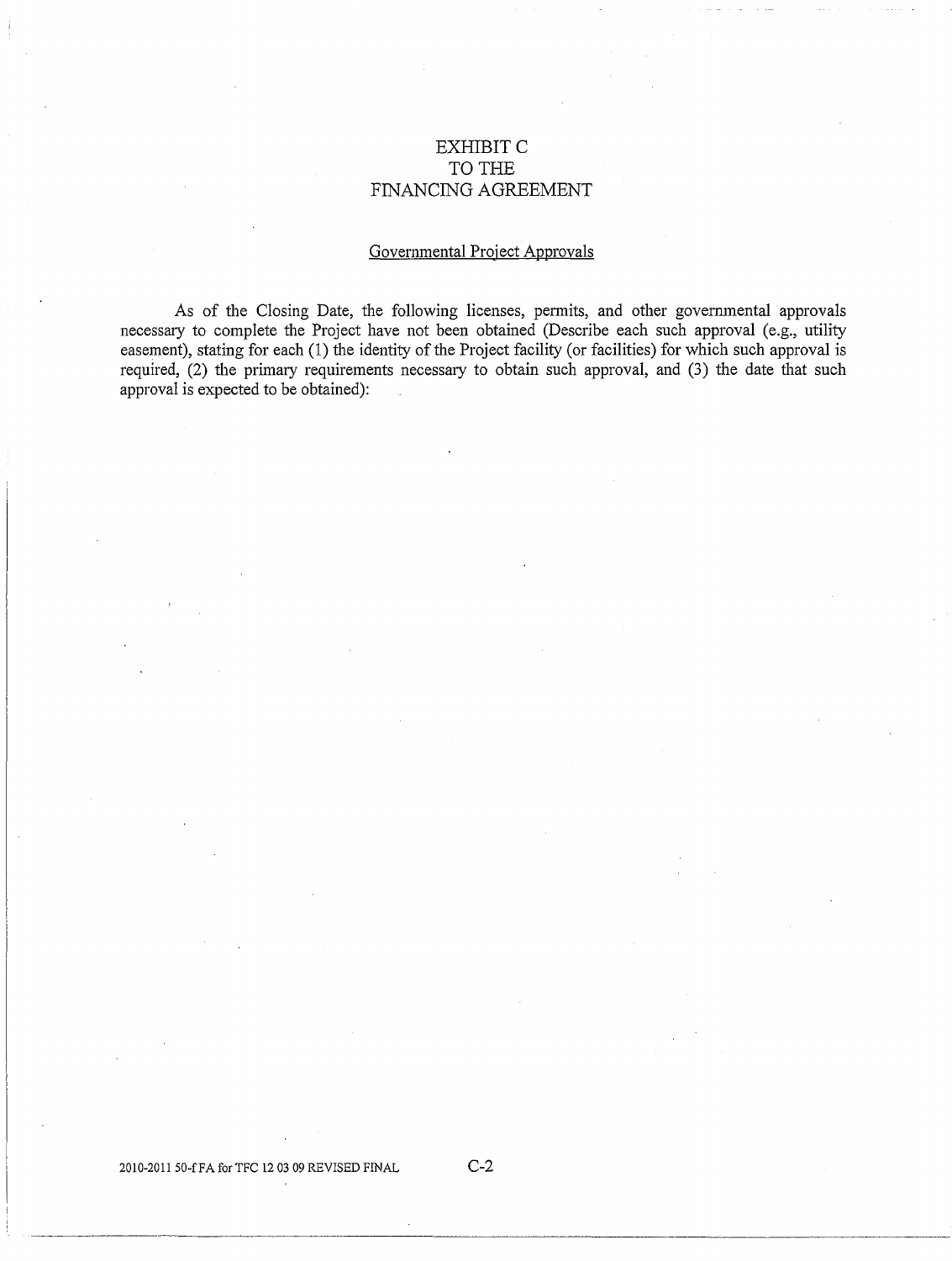## EXHIBITD TO THE FINANCING AGREEMENT

#### Form of Disbursement Certificate

#### DISBURSEMENT CERTIFICATE

The undersigned hereby cetiifies, on behalf of the TEXAS FACILITIES COMMISSION (the "Qualified Agency"), as follows:

(a) The capitalized terms in this Certificate that are not herein defined shall have the meanings defined in the Financing Agreement, dated as of December 3, 2009, between the Qualified Agency and the Texas Public Finance Authority.

(b) The Qualified Agency (Agency No. 303) requests disbursement from the Project Fund to pay Project Costs in the aggregate amount of \$\_\_\_\_\_\_\_\_\_\_\_\_\_\_\_. The aggregate of all disbursements (including this disbursement) from the Project Fund requested by the Qualified Agency to date is \$

(c) Except as previously disclosed in writing to the Executive Director, the Qualified Agency is not in breach of any representation, warranty, or agreement in the Financing Agreement.

(d) The Qualified Agency reasonably expects to submit payment vouchers, in the aggregate amount of the disbursements requested by this Certificate, for the payment of the Project Costs for which disbursement is requested.

(e) For each item of Project Costs for which a disbursement of funds is requested, state the following information [attach separate sheet if necessary]:

| Program<br>Cost<br>Account | Appropriated<br>Fund No.<br>(D22 Profile) | Agency Fund<br>No.<br>(D23 Profile) | Agency<br>General<br>Ledger<br>Account | Appropriation<br>Year | Amount of<br>Disbursement | Project<br>Identification |
|----------------------------|-------------------------------------------|-------------------------------------|----------------------------------------|-----------------------|---------------------------|---------------------------|
|                            |                                           |                                     |                                        |                       |                           |                           |

IN WITNESS WHEREOF, the undersigned executes this Cetiificate on the date shown below.

TEXAS FACILITIES COMMISSION

By: \_\_\_\_\_\_\_\_\_\_\_\_ \_

Authorized Agency Representative

Date: -------------------------

2010-2011 50-fFA for TFC 12 03 09 REVISED FINAL D-1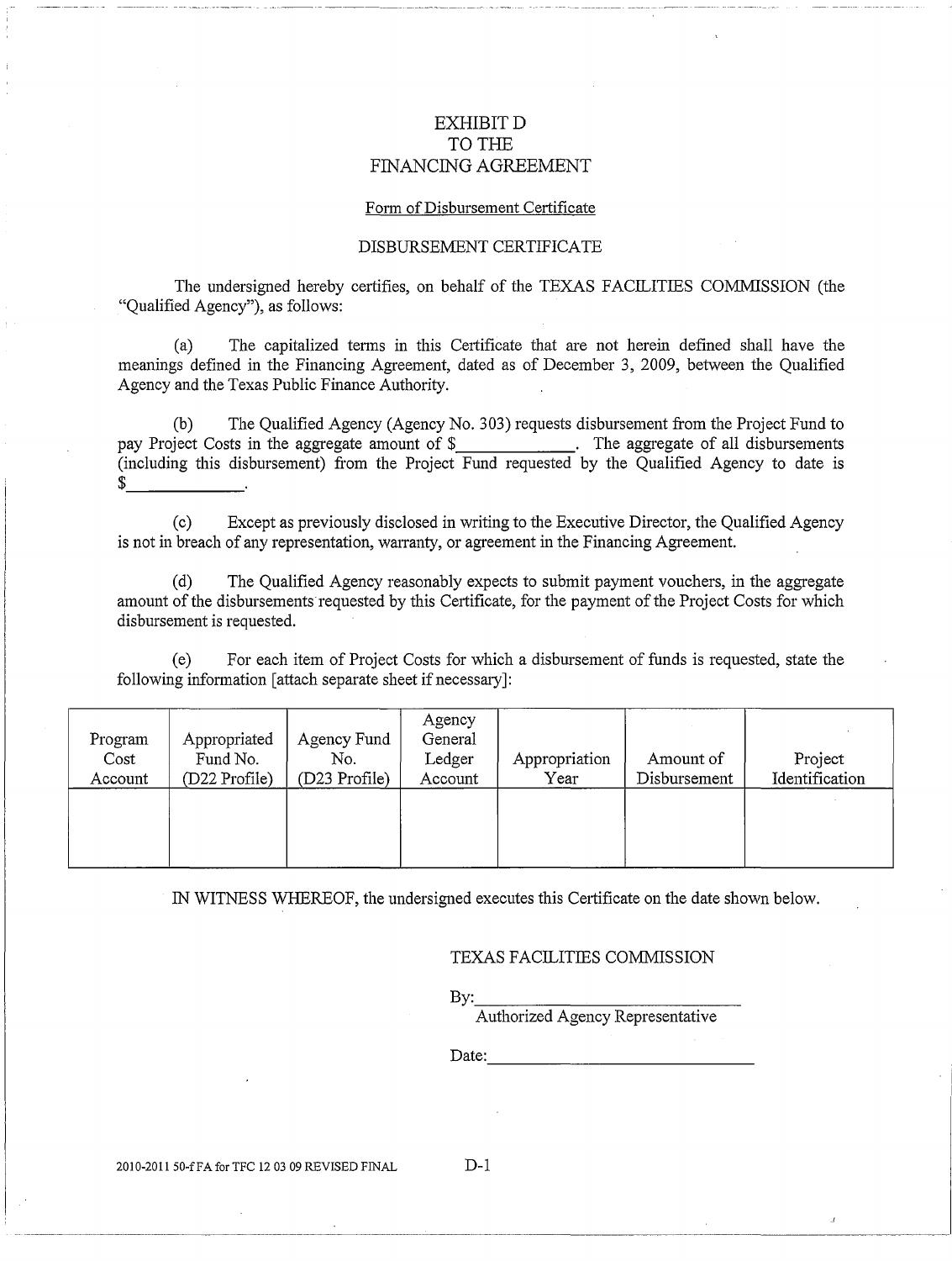## EXHIBIT E TO THE FINANCING AGREEMENT

#### Monthly Status Report Information

The monthly status report prepared by the Qualified Agency pursuant to this Financing Agreement shall contain the following information with respect to the Project:

- (1) identity of the Project Components (name, ID no., etc.) and the original date on which such Project Components were first financed hereunder;
- (2) fund number(s);
- (3) the budget amount for the Project Components (including adjustments, if any);
- ( 4) description of work category;
- (5) amount expended for reporting month;
- ( 6) total amount expended to date;
- (7) amount encumbered;
- (8) available balance;
- (9) percent work complete;
- (10) percent funds expended; and
- (11) nanative identifying any problems (including, without limitation, delays and cost ovenuns) and indicating whether such problems will substantially alter the work schedule or costs.
- (12) identify any use of the Project or facilities by any Person other than a state or local govenunental unit.

2010-2011 50-f FA for TFC 12 03 09 REVISED FINAL E-1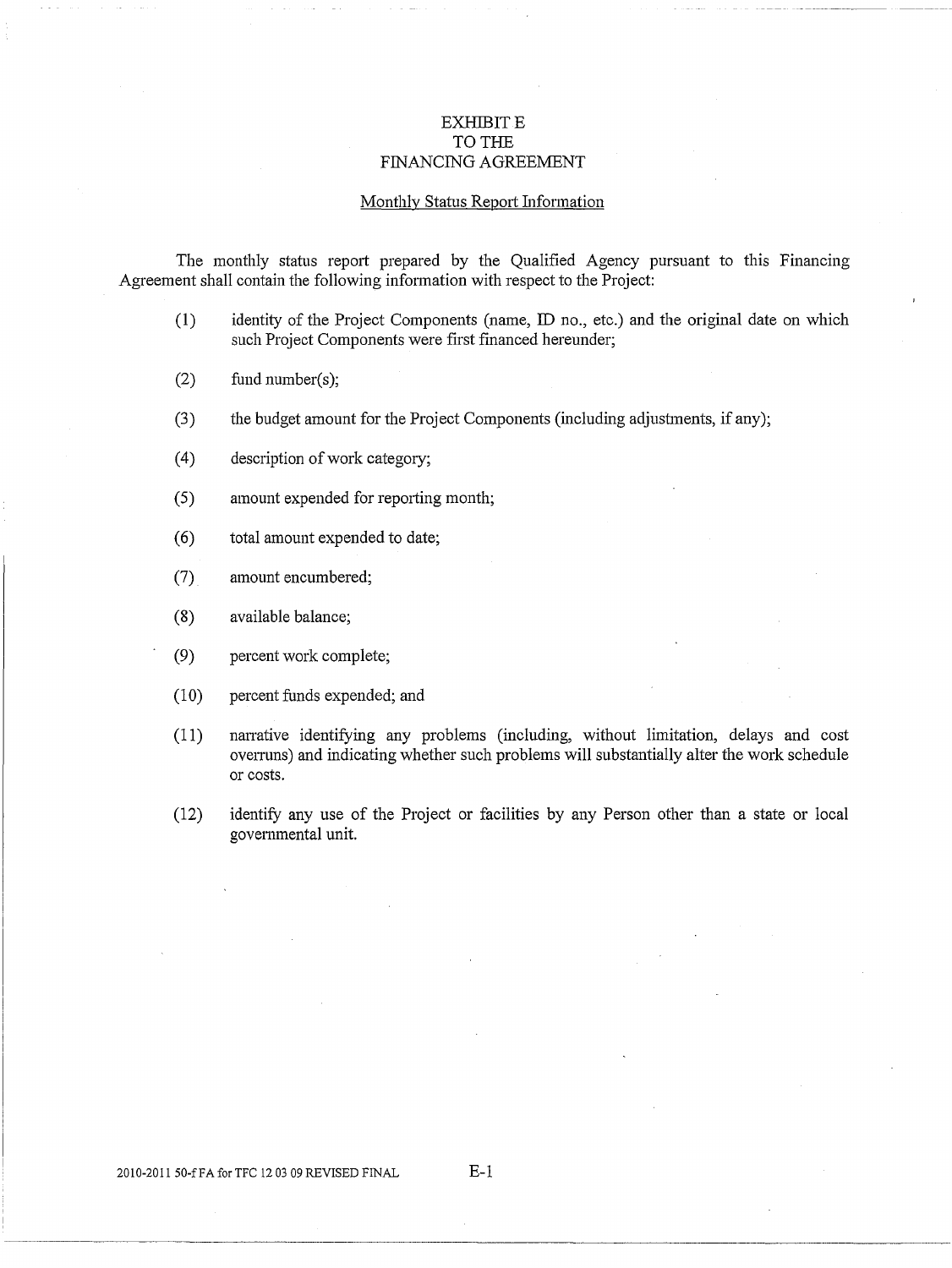#### EXHIBIT F TO THE FINANCING AGREEMENT

#### Form of Project Completion Certificate

#### PROJECT COMPLETION CERTIFICATE

The undersigned hereby certifies, on behalf of the TEXAS FACILITIES COMMISSION (the "Qualified Agency"), as follows:

(a) The capitalized terms in this Certificate that are not herein defined shall have the meanings defmed in the Financing Agreement, dated as of December 3, 2009, between the Qualified Agency and the Texas Public Finance Authority.

(b) The Project was completed on (or no further proceeds of the Bonds are to be expended for Project Costs as of) *[insert date].* 

(c) Except for\$ (the "Retainage"), all Project costs that have been incuned have been paid, and no further disbursements from the Project Fund for the payment of Project Costs will be necessary.

(d) The Retainage is sufficient to pay all claims (1) for the payment of any Project Costs that are not presently due, and (2) for the payment of any Project Costs the liability for which is being contested or disputed by the Qualified Agency.

IN WITNESS WHEREOF, the undersigned executes this Certificate on the date shown below.

#### TEXAS FACILITIES COMMISSION

By: \_\_\_\_\_\_\_\_\_\_\_\_ \_

Authorized Agency Representative

Date: \_\_\_\_\_\_\_\_\_\_\_\_\_ \_

2010-2011 50-f FA for TFC 12 03 09 REVISED FINAL F-1